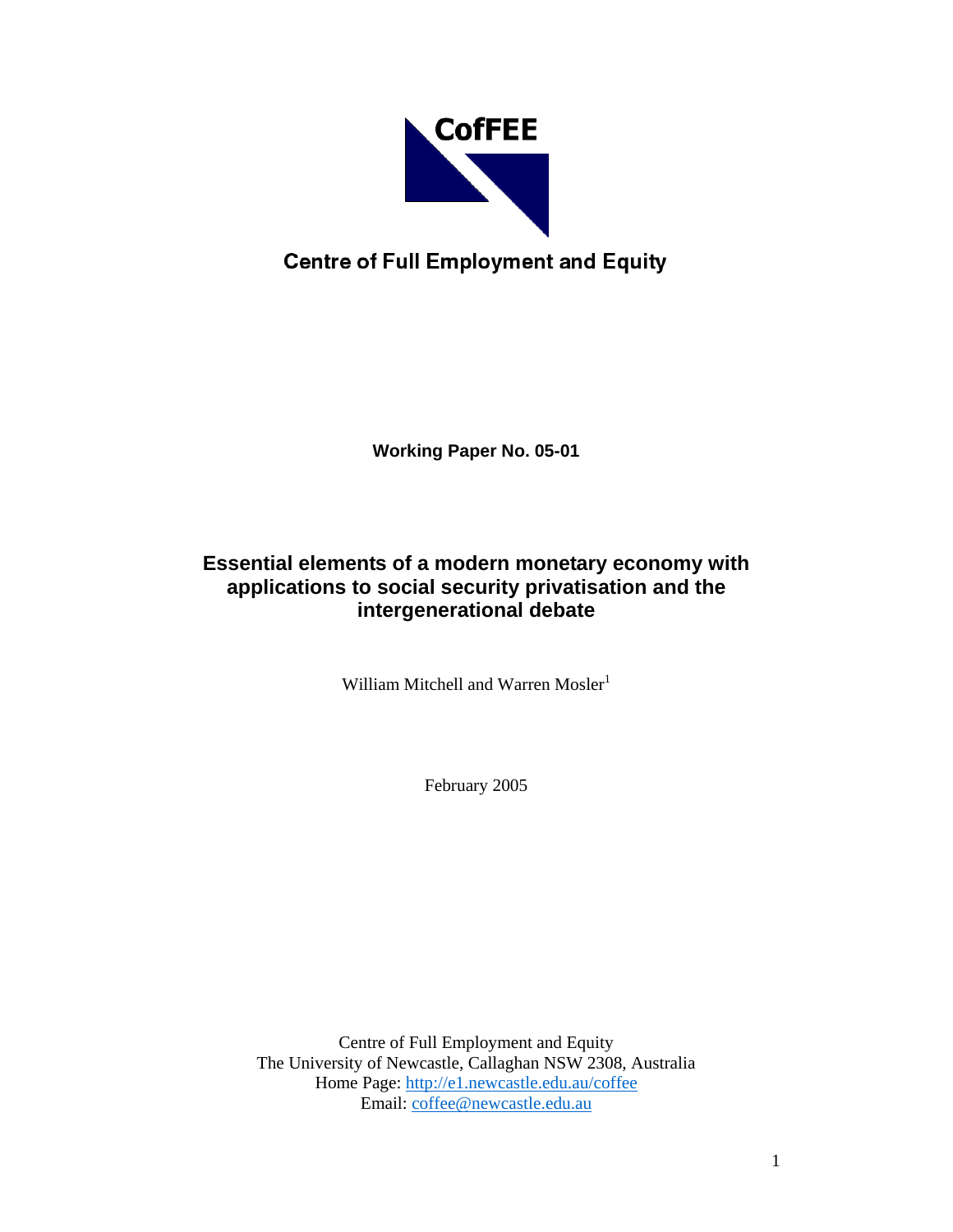#### **1. Introduction**

There is considerable disparity among Post Keynesian conceptions of how a discourse in macroeconomics should proceed. This paper outlines a schematic framework grounded in functional finance which we argue defines the essential elements of a modern monetary economy (defined in the context of an economy with a sovereign government issuing a fiat currency with flexible exchange rates).

The paper also discusses two applications that are currently in vogue in the public policy debate: (a) the proposal by the US Government to 'privatise' its social security (pension) system; and (b) the proposal of the Australian Federal Government that it needs to run budget surpluses now to 'provide' for the increasing fiscal needs of the ageing population. These applications provide excellent case studies that expose the failings of current macroeconomic reasoning on both the orthodox (neo-liberal) side and also among many so-called Post Keynesians.

In recent years, there has been a substantial debate in the US concerning the 'viability' of their pension scheme and this has manifest in the US President's proposal in his February 2005 'State of the Union' speech to privatise the system because in his own words "By 2018, Social Security will owe more in annual benefits than the revenues it takes in, and when today's young workers begin to retire in 2042, the system will be exhausted and bankrupt" (State of Union, 2005).

The social security privatisation is being driven, in part, by philosophical notions of what constitutes 'individual freedom' and the US President's concept of an 'ownership society'. The aim is to broaden this concept of independence and private ownership to the traditional responsibilities of government - social security, broad access health care and education. The belief is that only if these areas of life are 'privately owned' can freedom being truly said to manifest. This paper expresses no opinion on this 'political question'. Rather, we argue that the economic basis of the agenda – that government bankruptcy is inevitable given the current demographic trends - is not applicable to a modern fiat currency using economy. Further, the amount of 'wealth' held in the US social security trust fund is largely irrelevant to its viability. The only relevant issue that confronts the US policy makers are the political choices that will have to be taken which will determine the distribution of available real resources across the population. This is a choice being made everyday by societies and governments in a more or less smooth fashion. But however difficult these 'choices' might become in the future there is never a risk of government insolvency.

The US social security privatisation debate has echoes in Australia with the claims that a number of federal programs (such as health and social security) are sensitive to demographic factors and with population ageing, the budget 'blow out' will be unsustainable (Commonwealth Treasury, 2002: 4). While government and business have supported the continued pursuit of budget surpluses for many reasons, the theme underlying the pro-surplus rhetoric has become centred on these so-called intergenerational issues. To cement this persuasion into an 'analytical' framework, the Australian government published its long awaited Intergenerational Report (IGR) as Budget Paper No.5, one of the 2002-03 Budget documents (Commonwealth Treasury, 2002, hereafter IGR).

The IGR summarised the implications of the analysis as follows: (a) the budget cannot be allowed to reach the projected level because the increasing public debt would push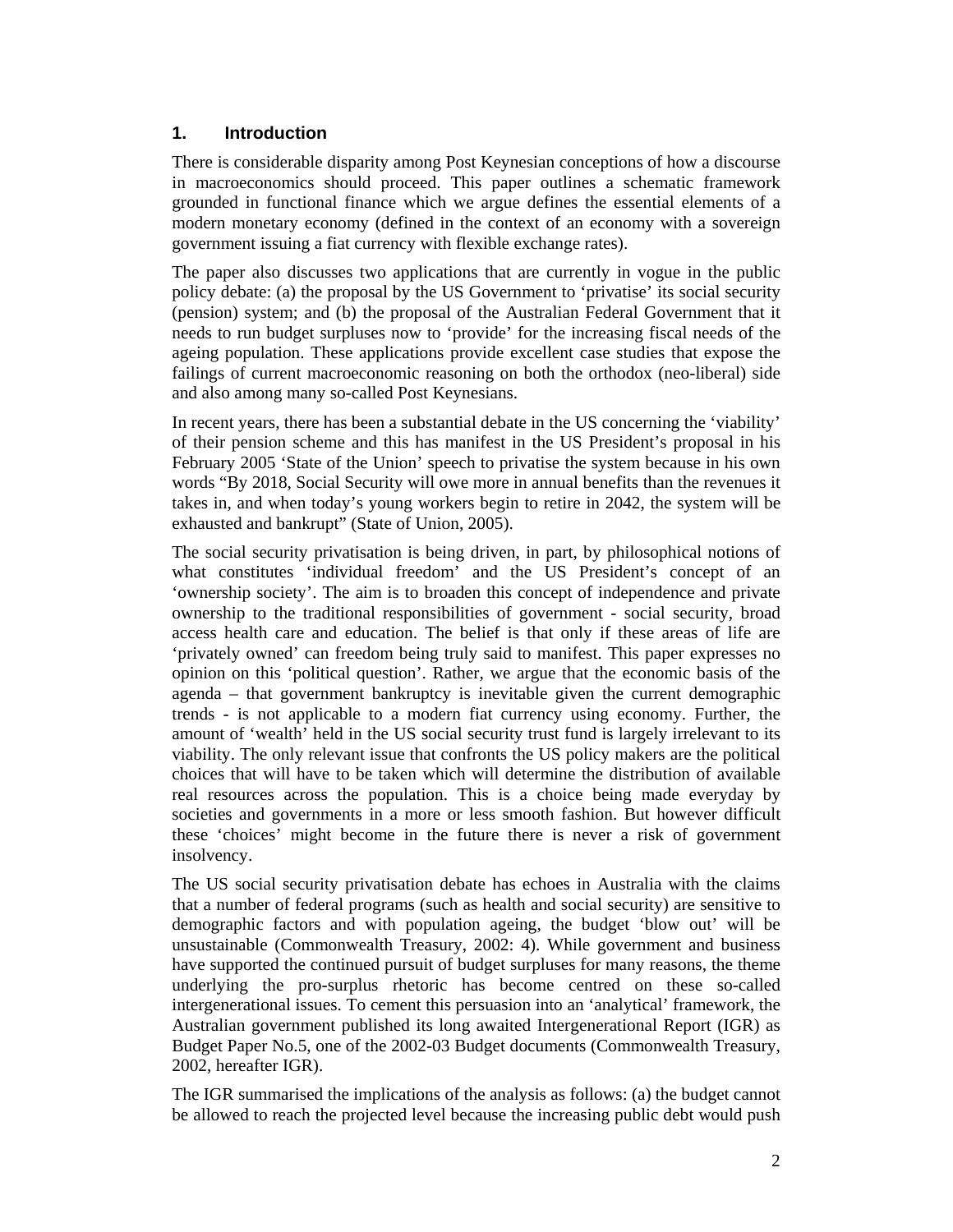interest rates up and 'crowd out' productive private investment; (b) increasing debt will also impose higher future taxation burdens for our children which will reduce their future disposable incomes and erode work incentives; (c) the private sector must save more; (d) the economy must produce more jobs and people must work longer to accumulate more funds to finance their own retirements; and (e) higher levels of immigration are required to reverse the ageing bias in the population.

We show in this paper that the basic monetary assumptions of the IGR are without any application once there is a complete understanding of the dynamics of a floating exchange rate policy in regard to the government of issue. Overall, there has been a failure to criticise the basic monetary premises underlying the IGR. We show that Federal spending is not inherently financially constrained and does not have to be facilitated via prior taxation or debt-issuance. We also refute the claim that budget deficits cause higher interest rates, lower levels of capital formation and diminished rates of economic growth. These misconceptions together lead to the nonsensical claim that by running surpluses now the Government will be better able (because it has 'more funds stored away') to cope with future spending demands.

We argue that in fact, the pursuit of budget surpluses as a means of accumulating 'future public spending capacity' is not only without standing but also likely to undermine the capacity of the economy to provide the resources that may be necessary in the future to provide real goods and services of a particular composition desirable to an ageing population. We argue that by achieving and maintaining full employment via appropriate levels of net spending (deficits) the Government would be providing the best basis for growth in real goods and services in the future. We conclude that in a fully employed economy, the intergenerational spending decisions come down to political choices sometimes constrained by real resource availability, but in no case constrained by monetary issues, either now or in the future.

We thus argue that the social security privatisation debate in the US and the intergenerational debate in Australia are being driven by the same macroeconomic misunderstandings and dissipate into (interesting) political debates once the so-called economic issues are shown to be erroneous. We thus challenge the validity of these public debates at their most elemental level and conclude that the mainstream position is misguided at best.

# **2. The rudiments of monetary macroeconomics**

The essential operations of the macroeconomic system are often well explained in an introductory macroeconomics course. Sadly, the rudiments are quickly obfuscated as professors seek to replace them with increasingly difficult formal conceptions that distort the understanding students have of actual monetary economies. In this section, the rudiments of macroeconomics are restated to ensure that a firm understanding of the options and responsibilities for modern governments is achieved (see Mitchell and Mosler, 2002).

#### 2.1 Modern monetary economies use fiat currencies

We begin our understanding of macroeconomics by outlining the importance of government in a modern monetary economy as outlined in Wray (1998) and Mitchell and Mosler (2002). Modern monetary economies use fiat currencies, such that the unit of account (including the monetary unit defined by the government) is convertible only into itself and not legally convertible by government into gold as it was under the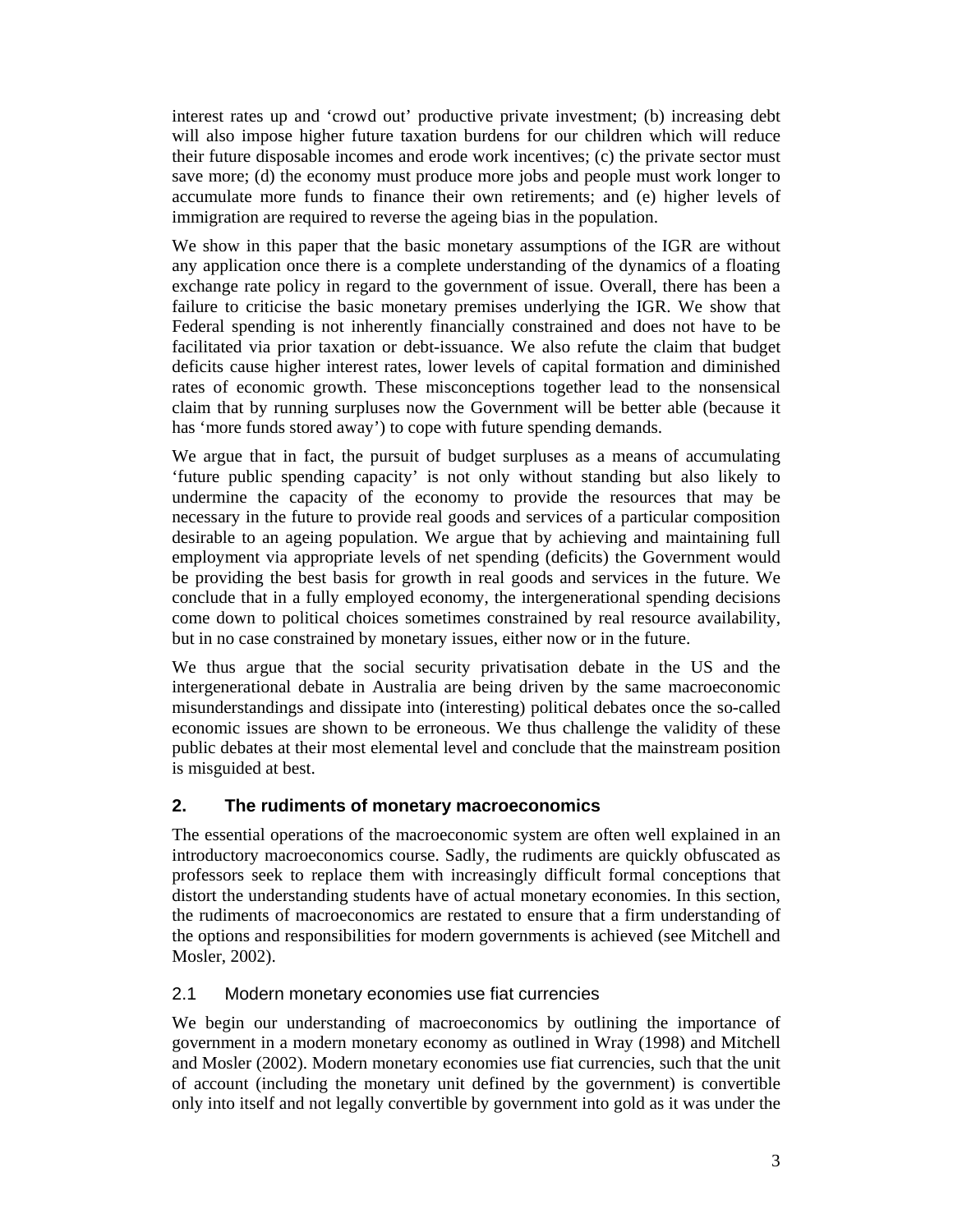gold standard, or any real good or service. In other words, we are talking about a flexible exchange rate policy, as contrasted with a fixed exchange rate policy. The definition of the currency of issue is made operational by acknowledging that it is the only unit which is acceptable for payment of taxes and other financial demands of the government of issue. The use of fiat currency presents the Government with a range of options it would not otherwise have, for example, under a fixed exchange rate policy, such as a commodity money system. Most relevant is that the government of issue (and its designated agents) is the single supplier of the currency units it demands for payment of taxes.

In Figure 1, we see the essential structural relations between the government and nongovernment sectors. First, there is no real significance in separating Treasury and Central Bank operations. While 'within government' transactions occur, they are of no importance to understanding the vertical relationship between the consolidated government sector (treasury and central bank) and the non-government sector. Second, extending the model to distinguish the foreign sector makes no fundamental difference to the analysis and as such the private domestic and foreign sectors can be consolidated into the *non-government sector* without loss of analytical insight.

As a matter of accounting between the sectors, a government budget deficit adds net financial assets (adding to non government savings) and a budget surplus has the opposite effect. The last point requires further explanation as it is crucial to understanding the basis of modern money macroeconomics.

While typically obfuscated in standard textbook treatments, at the heart of national income accounting is an identity - the government deficit (surplus) equals the nongovernment surplus (deficit). In aggregate, there can be no net savings of financial assets of the non-government sector without cumulative government deficit spending. In other words, the only entity that can provide the non-government sector with net financial assets (net savings) and thereby simultaneously accommodate any net desire to save and thus eliminate unemployment is the government. It does this by net spending. Additionally, and contrary to mainstream rhetoric, the systematic pursuit of government budget surpluses is necessarily manifested as systematic declines in private sector savings.

A simple example helps reinforce these points. Suppose the economy is populated by two people, one being government and the other deemed to be the private sector (see Nugent, 2003). If the government spends 100 dollars and taxes 100 dollars (balanced budget) then private accumulation of fiat currency (savings) is zero in that period and the private budget is balanced. Say the government spends 120 and taxes remain at 100, then private saving is 20 dollars which can accumulate as financial assets (in this case, 20 dollar notes although to encourage saving the government may decide to issue an interest-bearing bond). The government deficit of 20 is exactly the private savings of 20. Now if government continued in this vein, accumulated private savings would equal the cumulative budget deficits. However, should government decide to run a surplus (say spend 80 and tax 100) then the private sector would owe the government a net tax payment of 20 dollars. The government may agree to buy back some bonds it had previously sold. Either way accumulated private saving is reduced dollar-for-dollar when there is a government surplus. The government surplus has two negative effects for the private sector: (a) the stock of financial assets (money or bonds) held by the private sector, which represents its wealth, falls; and (b) private disposable income also falls in line with the net taxation impost. Some may retort that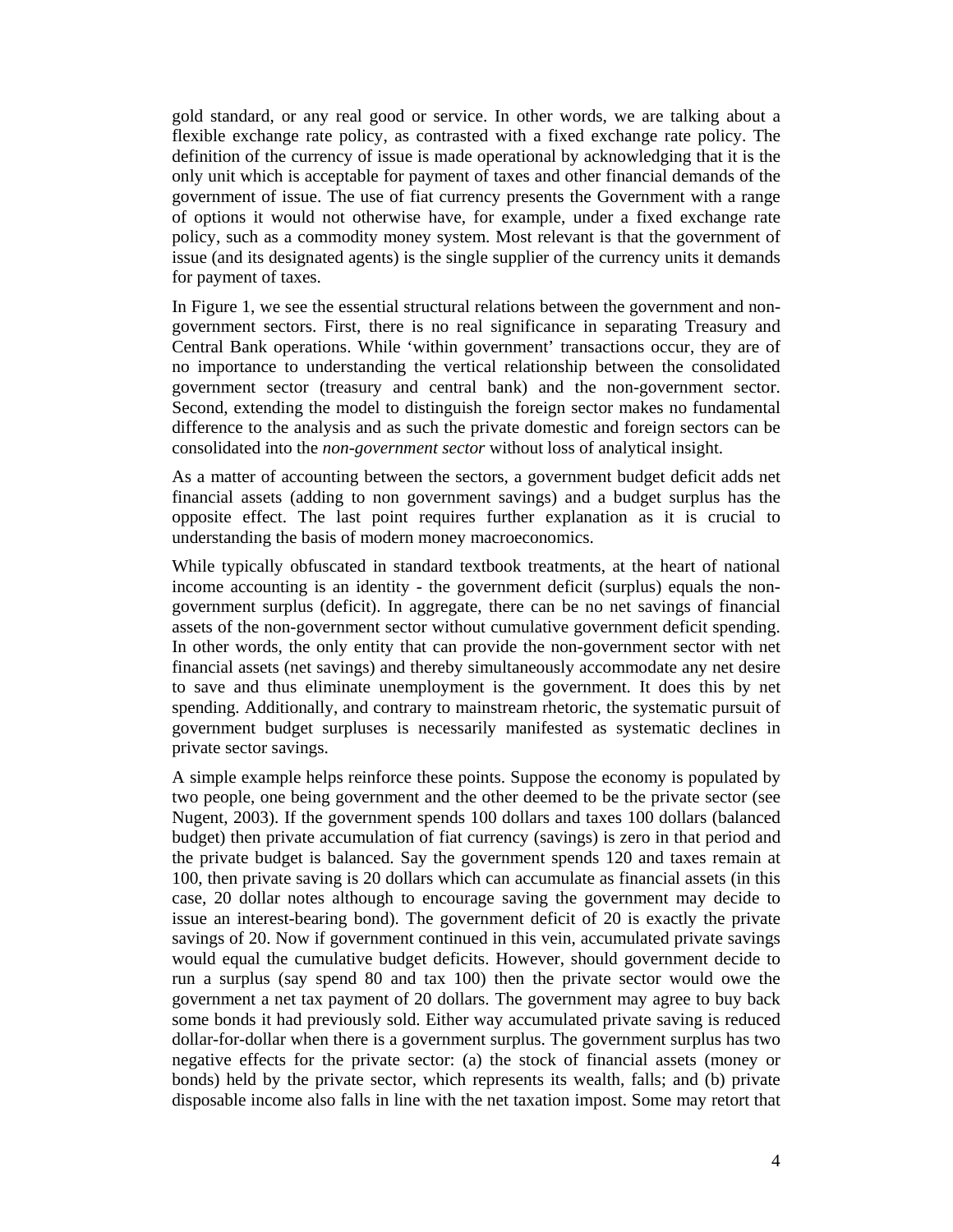government bond purchases provide the private wealth-holder with cash. That is true but the liquidation of wealth is driven by the shortage of cash in the private sector arising from tax demands exceeding income. The cash from the bond sales pays the Government's net tax bill. The result is exactly the same when expanding this example by allowing for private income generation and a banking sector.

Figure 1 Government and Non-Government structure



From the example above, and further recognising that currency plus reserves (the monetary base) plus outstanding government securities constitutes net financial assets of the non government sector, the fact that the non-government sector is dependent on the government to provide funds for both its desired net savings and payment of taxes to the government becomes a matter of accounting.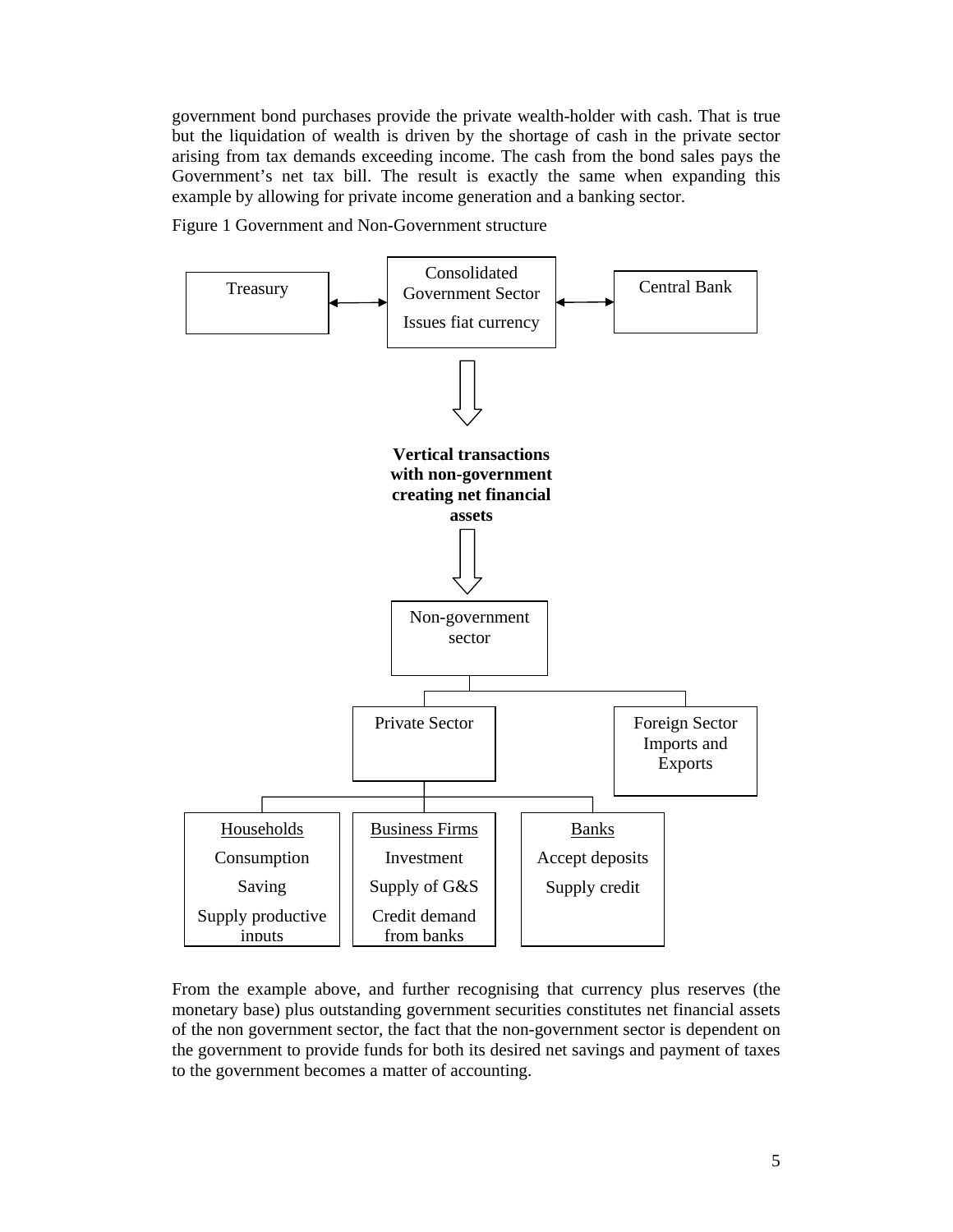Macroeconomics textbooks use a 'sectoral flows' framework to summarise the accounting of income flows between the government, private and foreign sectors. With a consolidated private sector including the foreign sector, total private savings has to equal private investment plus the government budget deficit. If we disaggregate the non-government sector into the private and foreign sectors, then total private savings is equal to private investment, the government budget deficit, and net exports, as net exports represent the net financial asset savings of non residents. If the aim was to boost the savings of the private domestic sector, when net exports are in deficit, then as Wray (1998: 81) suggests "taxes in aggregate will have to be less than total government spending."

This framework also allows us to see why the pursuit of government budget surpluses will be contractionary. Pursuing budget surpluses is necessarily equivalent to the pursuit of non-government sector deficits. They are two sides of the same coin. The decreasing levels of net savings 'financing' the government surplus increasingly leverage the private sector and the deteriorating debt to income ratios will eventually see the system succumb to ongoing demand-draining fiscal drag through a slow-down in real activity.

So the macroeconomic principles that emerge from this discussion are:

- 1. Budget surpluses reduce private savings (increase private debt);
- 2. Budget surpluses do not add to government wealth or their ability to spend;
- 3. Budget surpluses can be achieved only through decreases in non-government savings (increases in non-government debt);
- 4. Budget surpluses reduce aggregate demand;
- 5. Governments run surpluses in order to reduce private savings and reduce consumer demand;
- 6. Alternatively governments run deficits to increase private savings and increase private demand; and
- 7. The concept of government needing 'finance' before they can spend is never an issue.

#### 2.2 Government spending is not inherently revenue constrained

Government spending is not inherently revenue constrained. Unlike the government of issue, a private citizen is constrained by the sources of available funds, including income from all sources, asset sales and borrowings from external parties. Federal government spending, however, is facilitated in the main, by the government issuing cheques drawn on the central bank. The arrangements the government has with its central bank to account for this are largely irrelevant. When the recipients of the cheques (sellers of goods and services to the Government) deposit the cheques in their bank, they clear through the central banks clearing balances (reserves), and credit entries appears in accounts throughout the commercial banking system. In other words, government spends simply by crediting a private sector bank account at the central bank. Operationally, this process is independent of any prior revenue, including taxing and borrowing. Nor does the said 'account crediting' in any way reduce or otherwise diminish any government asset or government's ability to further spend.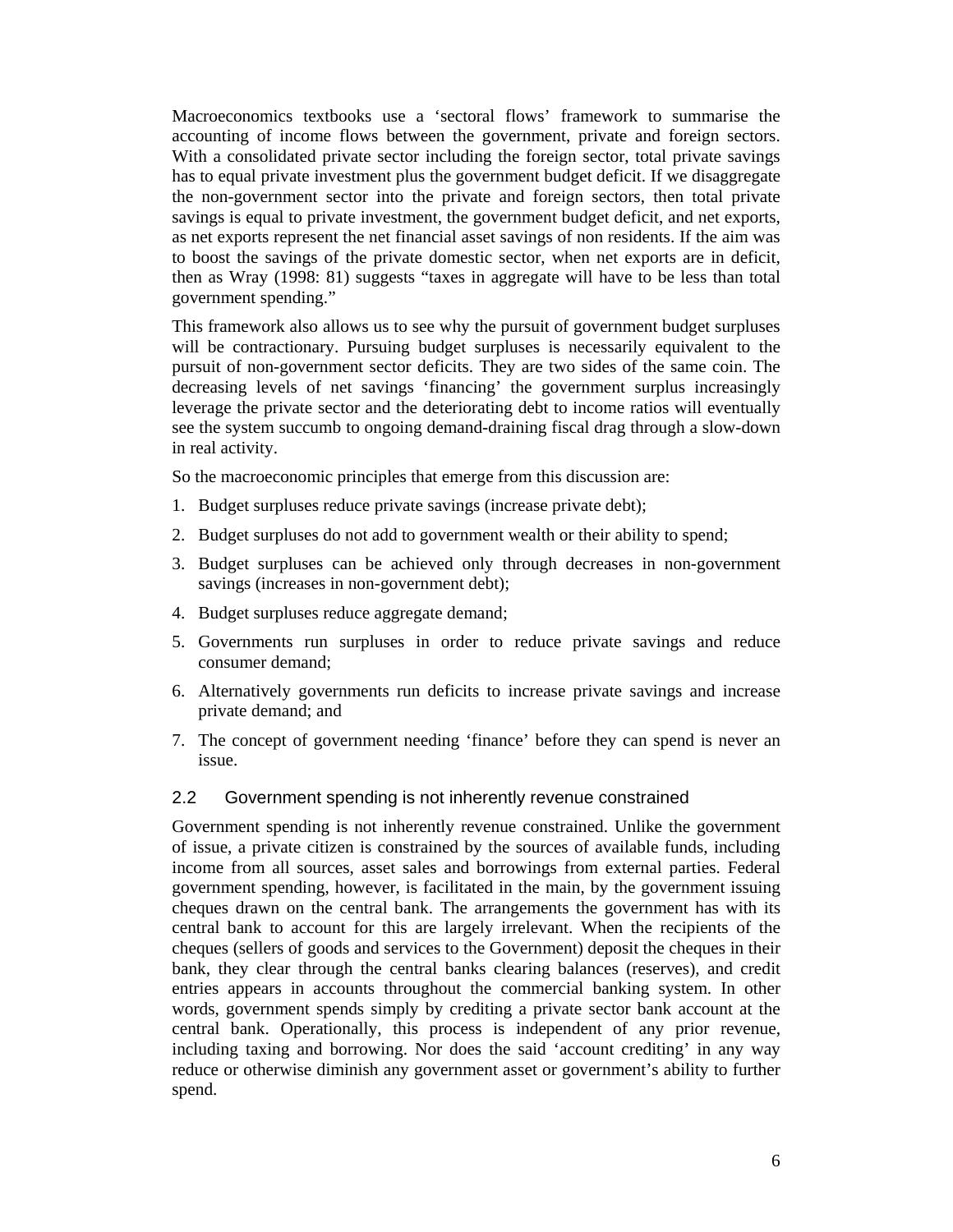Alternatively, when taxation is paid by the private sector cheques (or bank transfers) that are drawn on private accounts in the member banks, the central bank debits a private sector bank account. No real resources are transferred to government. Nor is government's ability to spend augmented by said debiting of private bank accounts.

In general, mainstream economics errs by blurring the differences between private household budgets and the government budget. This errant analogy is advanced by the popular government budget constraint framework (GBC) that now occupies a chapter in any standard macroeconomics textbook. The GBC is used by orthodox economists to analyse three alleged forms of public 'finance': (1) Raising taxes; (2) Selling interest-bearing government debt to the private sector (bonds); and (3) Issuing noninterest bearing high powered money (money creation). Various scenarios are constructed to show that either deficits are inflationary, if financed by high-powered money (debt monetisation), or squeeze private sector spending, if financed by debt issue. While in reality the GBC is just an *ex post* accounting identity, orthodox economics claims it to be an *ex ante* financial constraint on government spending.

The GBC leads students to believe that unless the government wants to 'print money' and cause inflation it has to raise taxes or sell bonds to get 'money' in order to spend. Bell (2000: 617) says that the erroneous understanding that a student will gain from a typical macroeconomics course is that "the role of taxation and bond sales is to transfer financial resources from households and businesses (as if transferring actual dollar bills or coins) to the government, where they are respent (i.e., in some sense 'used' to finance government spending)."

What is missing is the recognition that a household, the user of the currency, must finance its spending, *ex ante*, whereas government, the issuer of the currency, necessarily must spend first (credit private bank accounts) before it can subsequently debit private accounts, should it so desire. The government is the source of the funds the private sector requires to pay its taxes and to net save (including the need to maintain transaction balances), making government solvency in its currency of issue a given and a non issue.

Standard macro textbooks struggle to explain this to students. Usually, there is some text on 'money creation' but no specific discussion of the accounting that underpins spending, taxation and debt-issuance. Blanchard (1997: 429) is representative and says government "can also do something that neither you nor I can do. It can, in effect, finance the deficit by creating money. The reason for using the phrase 'in effect', is that … governments do not create money; the central bank does. But with the central bank's cooperation, the government can in effect finance itself by money creation. It can issue bonds and ask the central bank to buy them. The central bank then pays the government with money it creates, and the government in turn uses that money to finance the deficit. This process is called debt monetization."

However, this conception has no application. The subject of debt monetisation frequently enters discussions of monetary policy in economic text books and the broader public debate. Following Blanchard's conception, debt monetisation is usually referred to as a process whereby the central bank buys government bonds directly from the treasury. In other words, the federal government borrows money from the central bank rather than the public. Debt monetisation is the process usually implied when a government is said to be printing money. Debt monetisation, all else equal, is said to increase the money supply and can lead to severe inflation. However, fear of debt monetisation is unfounded, not only because the government doesn't need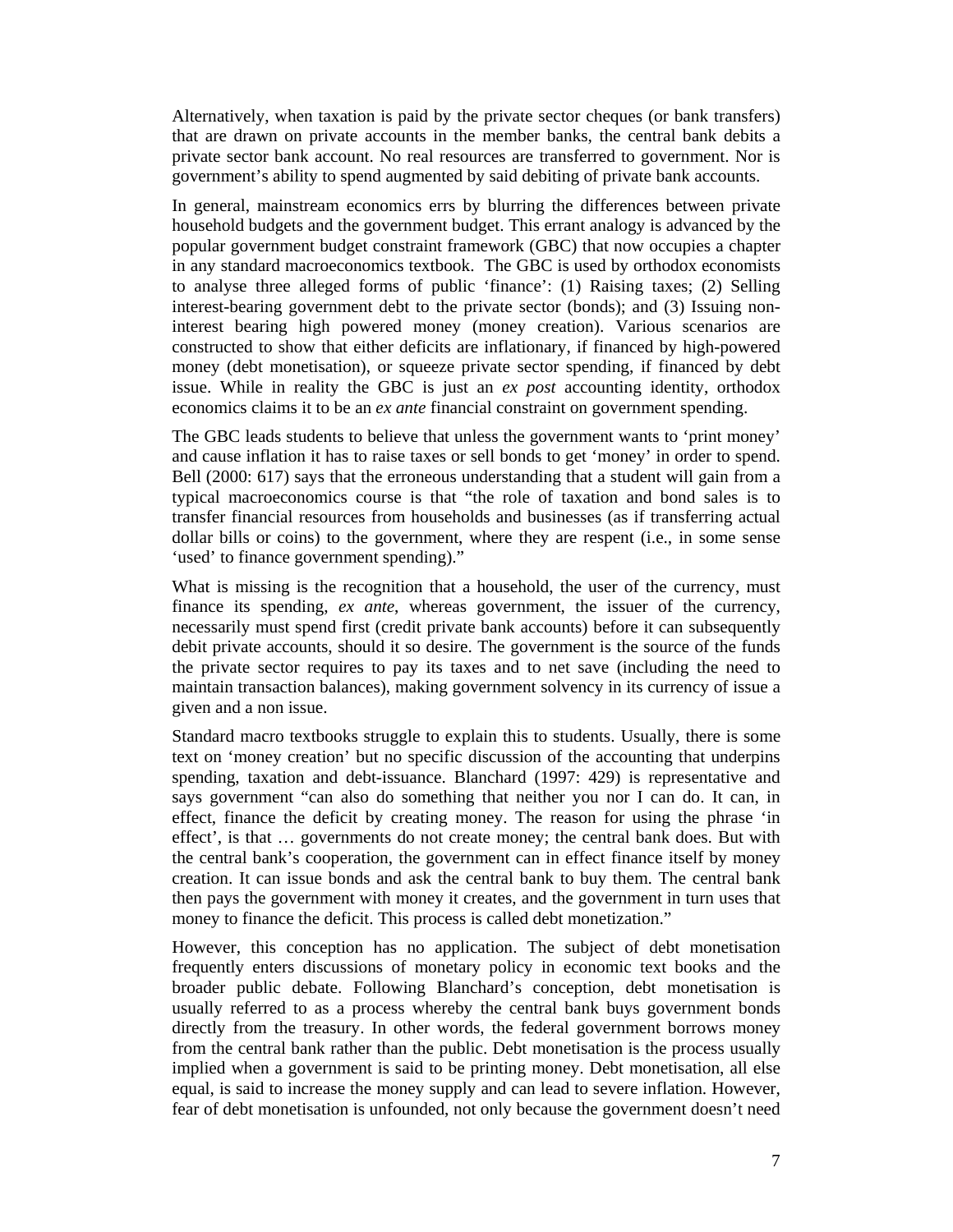money in order to spend but also because the central bank does not have the option to monetise any of the outstanding federal debt or newly issued federal debt.

As long as the central bank has a mandate to maintain a target short-term interest rate, the size of its purchases and sales of government debt are not discretionary. Once the central bank sets a short-term interest rate target, its portfolio of government securities changes only because of the transactions that are required to support the target interest rate (see Section 2.5). The central bank's lack of control over the quantity of reserves underscores the impossibility of debt monetisation. The central bank is unable to monetise the federal debt by purchasing government securities at will because to do so would cause the short-term target rate to fall to zero or to the support rate. If the central bank purchased securities directly from the treasury and the treasury then spent the money, its expenditures would be excess reserves in the banking system. The central bank would be forced to sell an equal amount of securities to support the target interest rate. The central bank would act only as an intermediary. The central bank would be buying securities from the treasury and selling them to the public. No monetisation would occur.

To monetise means to convert to money. Gold used to be monetised when the government issued new gold certificates to purchase gold. In a broad sense, federal debt is money, and deficit spending is the process of monetising whatever the government purchases. Monetising does occur when the central bank buys foreign currency. Purchasing foreign currency converts, or monetises, that currency to dollars. The central bank then offers federal government securities for sale to offer the new dollars just added to the banking system a place to earn interest. This often misunderstood process is referred to as sterilisation. As Wray (1998: ix) notes "in reality, all government spending is 'financed' by 'money creation', but this money is accepted because there is an enforced tax liability that is, by design, burdensome."

The fundamental macroeconomic principles that emerge from this Section are:

- 1. Governments spend (introduce net financial assets into the economy) by crediting bank accounts in addition to issuing cheques or tendering cash.
- 2. This spending is not 'revenue constrained'. A currency-issuing government has no financial constraints on its spending, which is not the same thing as acknowledging self imposed (political) constraints.

#### 2.2 Vertical and horizontal relationships in a modern monetary economy

In Figure 1, we depicted a vertical relationship between the government and nongovernment sectors. What are these vertical transactions between the government and non-government sectors and what is the importance of them for understanding how the economy works? In the previous sections we characterised them as being injections/withdrawals of net financial assets. In Figure 2, the juxtaposition between vertical and horizontal relationships in the economy is shown as the basis for the following discussion. Arrows going down depict vertical transactions between the government and non-government sectors and horizontal arrows depict transactions between agents within the non-government sector.

In terms of the vertical relationships, Mosler and Forstater (1998) say that "The tax liability lies at the bottom of the vertical, exogenous, component of the currency. At the top is the State (here presented as a consolidated Treasury and Central Bank), which is effectively the sole issuer of units of its currency, as it controls the issue of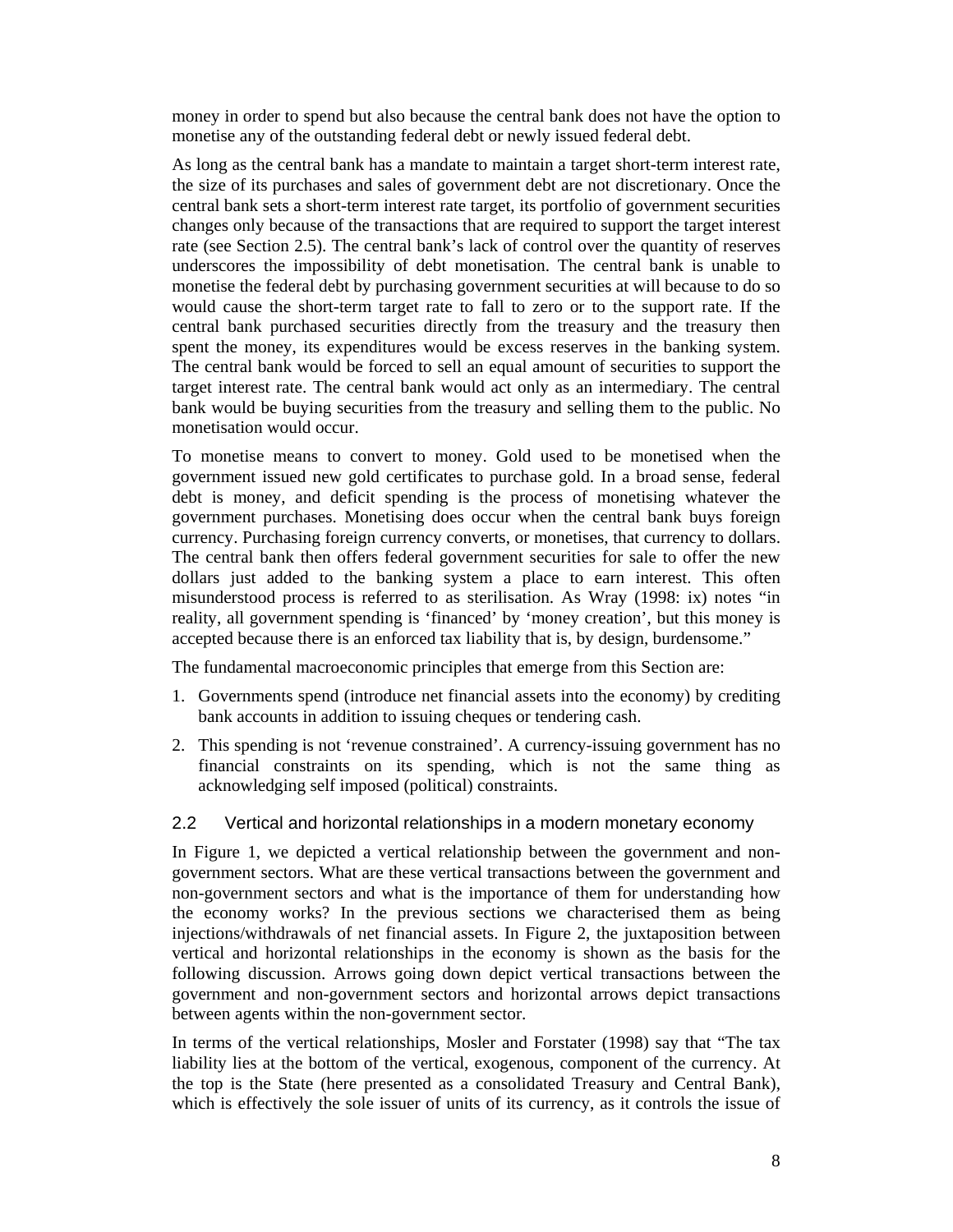currency units by any of its designated agents. The middle is occupied by the private sector. It exchanges goods and services for the currency units of the state, pays taxes, and accumulates what is left over (State deficit spending) in the form of cash in circulation, reserves (clearing balances at the State's Central Bank), or Treasury securities (deposits; offered by the CB) … The currency units used for the payment of taxes (or any other currency units transferred to the State), for this analysis, is considered to be consumed (destroyed) in the process. As the State can issue paper currency units or accounting information at the CB at will, tax payments need not be considered a reflux back to the state for the process to continue."

The two arms of government (treasury and central bank) have an impact on the stock of accumulated financial assets in the non-government sector and the composition of the assets. The government deficit (Treasury operation) determines the cumulative stock of financial assets in the private sector. Central bank decisions then determine the composition of this stock in terms of notes and coins (cash), bank reserves (clearing balances) and government bonds.

Why are taxes at the bottom of the 'exogenous vertical chain' and go to 'rubbish'? Building on the insights from the previous section, we can articulate more macroeconomic principles that provide an answer to this question:

- 1. Taxes reduce balances in private sector bank accounts.
- 2. The Government doesn't actually 'get anything' the reductions are accounted for but 'go nowhere'.
- 3. The concept of a fiat-issuing Government 'saving' in its own currency is of no relevance. Governments may use its net spending to purchase stored assets ('spending the surpluses' on gold!) but that is not the same as saying when governments run surpluses (taxes in excess of spending) the funds are stored and can be 'spent' in the future. This concept is erroneous.
- 4. Payments for bond sales are also accounted for as a drain on liquidity but then also scrapped (see section 2.5).

The private credit markets represent relationships (depicted by horizontal arrows) and 'house' the leveraging of credit activity by commercial banks, business firms, and households (including foreigners), which Post Keynesians consider to be endogenous circuits of money. The crucial distinction is that the horizontal transactions do not create net financial assets – all assets created are matched by a liability of equivalent magnitude so all transactions net to zero. The implications of this are dealt with in Section 2.6 when we consider the impacts of net government spending on liquidity and the role of bond issuance.

Figure 2 also shows what we term the 'Non-government Tin Shed' which stores fiat currency stocks, bank reserves and government bonds. Following our earlier discussion, any payment flows from the Government sector to the Non-government sector that do not 'finance' the taxation liabilities remain in the Non-government sector as cash, reserves or bonds. So we can understand any stocks in the 'Tin Shed' as being the reflection of the cumulative budget deficits.

The other important point is that private leveraging activity, which nets to zero, are not an 'operative' part of the 'Tin Shed' stores of currency, reserves or government bonds. The commercial banks do not need reserves to generate credit, contrary to the popular representation in standard textbooks. We learn more about this in Section 2.5.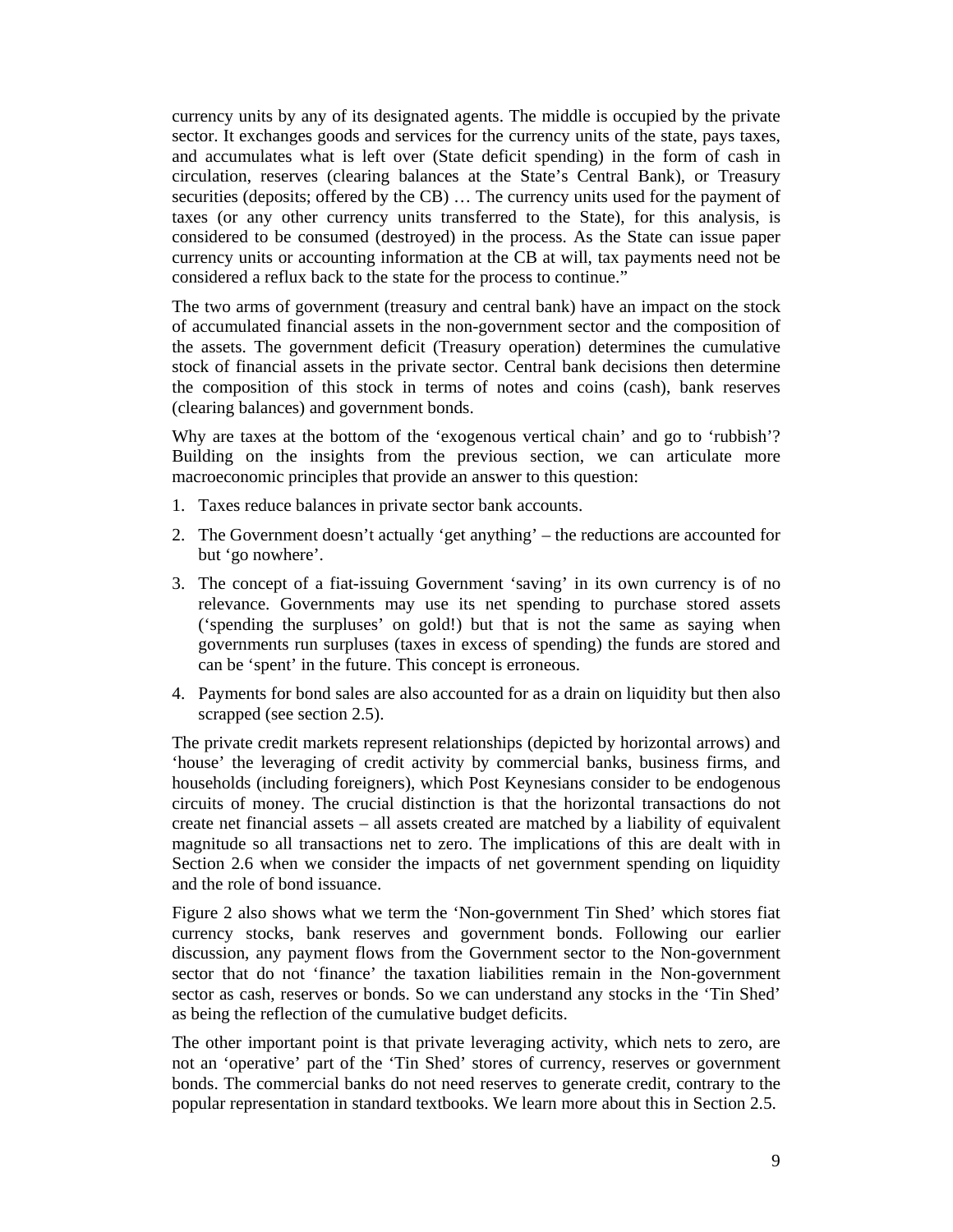Figure 2 Vertical and horizontal macroeconomic relations

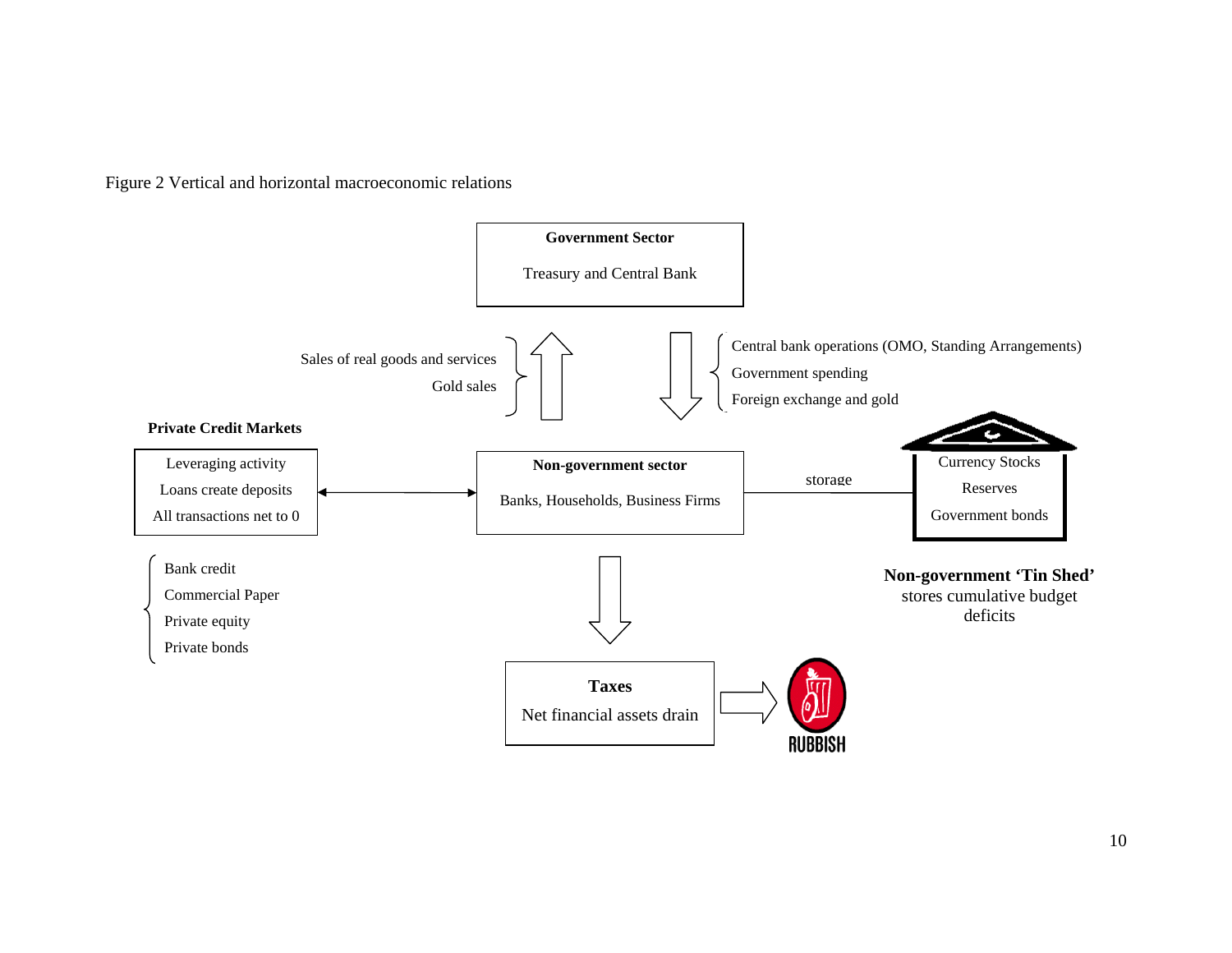### 2.3 State money introduces the possibility of unemployment

Once we realise that government spending is not revenue-constrained then we have to analyse the functions of taxation in a different light. The starting point of this new understanding is that taxation functions to promote offers from private individuals to government of goods and services in return for the necessary funds to extinguish the tax liabilities.

In this way, it is clear that the imposition of taxes creates unemployment (people seeking paid work) in the non-government sector and allows a transfer of real goods and services from the non-government to the government sector, which in turn, facilitates the government's economic and social program.

The crucial point is that the funds necessary to pay the tax liabilities are provided to the non-government sector by government spending. Accordingly, government spending provides the paid work which eliminates the unemployment created by the taxes.

So it is now possible to see why mass unemployment arises. It is the introduction of 'State Money' (government taxing and spending) into a non-monetary economics that raises the spectre of involuntary unemployment. As a matter of accounting, for aggregate output to be sold, total spending must equal total income (whether actual income generated in production is fully spent or not each period). Involuntary unemployment is idle labour offered for sale with no buyers at current prices (wages). Unemployment occurs when the private sector, in aggregate, desires to earn the monetary unit of account, but doesn't desire to spend all it earns, other things equal. As a result, involuntary inventory accumulation among sellers of goods and services translates into decreased output and employment. In this situation, nominal (or real) wage cuts *per se* do not clear the labour market, unless those cuts somehow eliminate the private sector desire to net save, and thereby increase spending.

#### 2.4 Unemployment occurs when net government spending is too low

The purpose of State Money is for the government to move real resources from private to public domain. It does so by first levying a tax, which creates a notional demand for its currency of issue. To obtain funds needed to pay taxes and net save, non-government agents offer real goods and services for sale in exchange for the needed units of the currency. This includes, of-course, the offer of labour by the unemployed. The obvious conclusion is that unemployment occurs when net government spending is too low to accommodate the need to pay taxes and the desire to net save.

This analysis also sets the limits on government spending. It is clear that government spending has to be sufficient to allow taxes to be paid. In addition, net government spending is required to meet the private desire to save (accumulate net financial assets). From the previous paragraph it is also clear that if the Government doesn't spend enough to cover taxes and desire to save the manifestation of this deficiency will be unemployment. Keynesians have used the term demand-deficient unemployment. In our conception, the basis of this deficiency is at all times inadequate net government spending, given the private spending decisions in force at any particular time.

For a time, inadequate levels of net government spending can continue without rising unemployment. In these situations, as is evidenced in Australia over the last several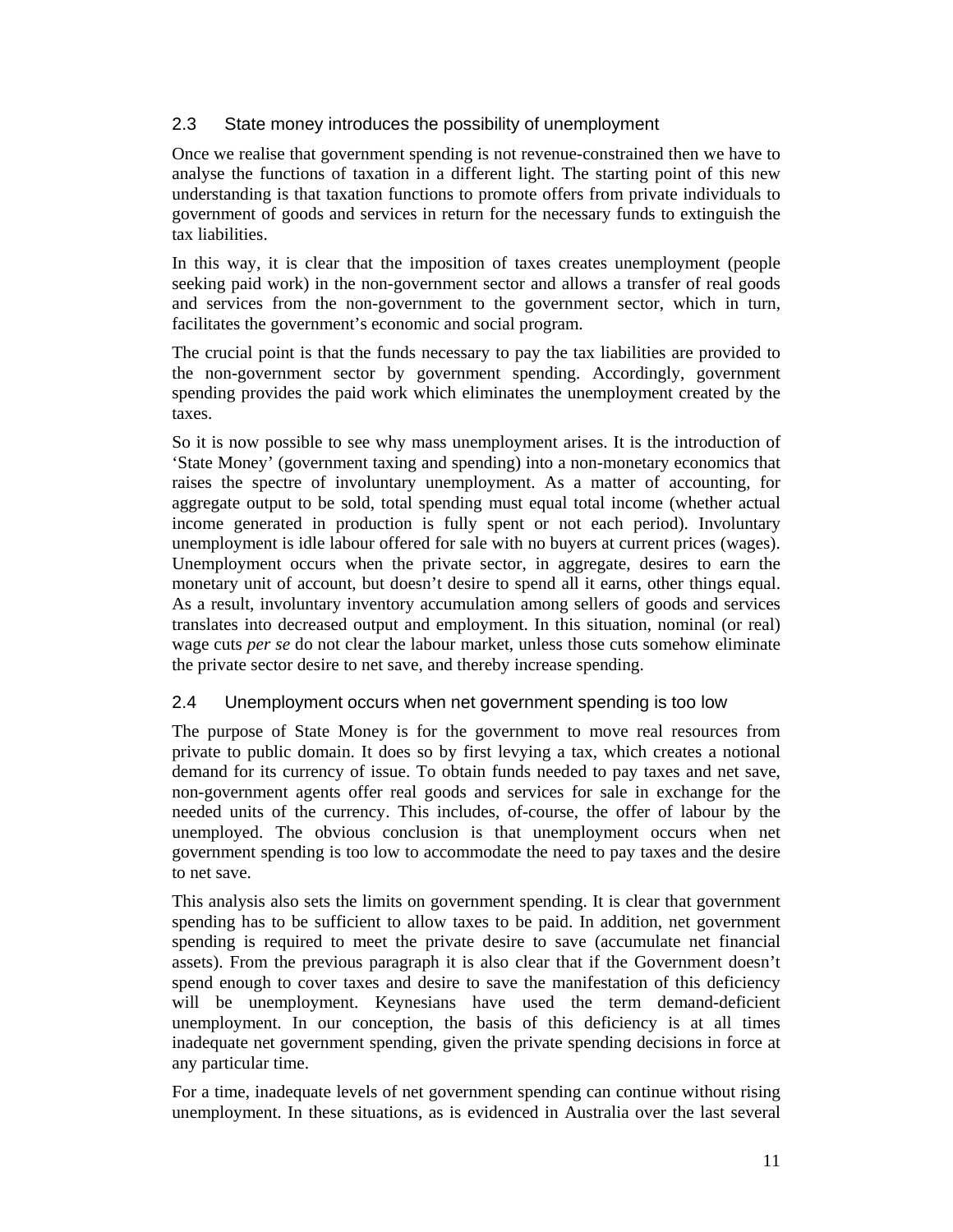years GDP growth can be driven by an expansion in private debt. The problem with this strategy is that when the debt service levels reach some 'threshold' percentage of income, the private sector will attempt to restructure their balance sheets to make them less precarious and as a consequence the demand for debt slows and the economy falters. In this case, any fiscal drag (inadequate levels of net spending) begins to manifest as unemployment.

The point is that for a given tax structure, if people want to work but do not want to continue consuming (and going further into debt) at the previous rate, then the Government can increase spending and purchase goods and services and full employment is maintained. The alternative is unemployment and a recessed economy.

#### 2.5 The central bank administers the risk free interest rate and Government debt functions to support it

The central bank necessarily administers the risk-free interest rate and is not subject to direct market forces. The orthodox macroeconomic approach argues that persistent deficits "reduce national savings … [and require] … higher real interest rates and lower levels of investment spending" (DeLong, 2002:405). Unfortunately, proponents of this logic which automatically links budget deficits to increasing debt issuance and hence rising interest rates fail to understand how interest rates are set and the role that debt issuance plays in the economy. At the outset, the interest rate is set by the central bank which can choose to leave it at 0, regardless.

While the funds that government spends do not 'come from' anywhere and taxes collected do not 'go anywhere' (Mitchell and Mosler, 2002), there are substantial liquidity impacts from net government positions as discussed. If the funds that purchase the bonds come from government spending as the accounting dictates then any notion that government spending rations finite 'savings' that could be used for private investment is a nonsense. Nugent (2003) says "One can also see that the fears of rising interest rates in the face of rising budget deficits make little sense when all of the impact of government deficit spending is taken into account, since the supply of treasury securities offered by the federal government is always equal to the newly created funds. The net effect is always a wash, and the interest rate is always that which the Fed votes on. Note that in Japan, with the highest public debt ever recorded, and repeated downgrades, the Japanese government issues treasury bills at .0001%! If deficits really caused high interest rates, Japan would have shut down long ago!"

To understand why budget deficits operationally place downward pressure on shortterm interest rates, we note that net government spending (deficits) will eventually, presuming the increased private demand for cash is less than the injection, manifest as excess reserves (cash supplies) in the clearing balances (bank reserves) of the commercial banks at the central bank. As noted in Section 2.2, exchanges between clearing accounts are horizontal transactions and in settlement sum to zero in terms of the system-wide balance. Thus, in net terms the money market cash position is unchanged.

As explained earlier, only transactions between the federal government and the private sector change the system balance. Government spending and purchases of government securities (treasury bonds) by the central bank add liquidity and taxation and sales of government securities drain liquidity. These transactions influence the cash position of the system on a daily basis and on any one day they can result in a system surplus (deficit) due to the outflow of funds from the official sector being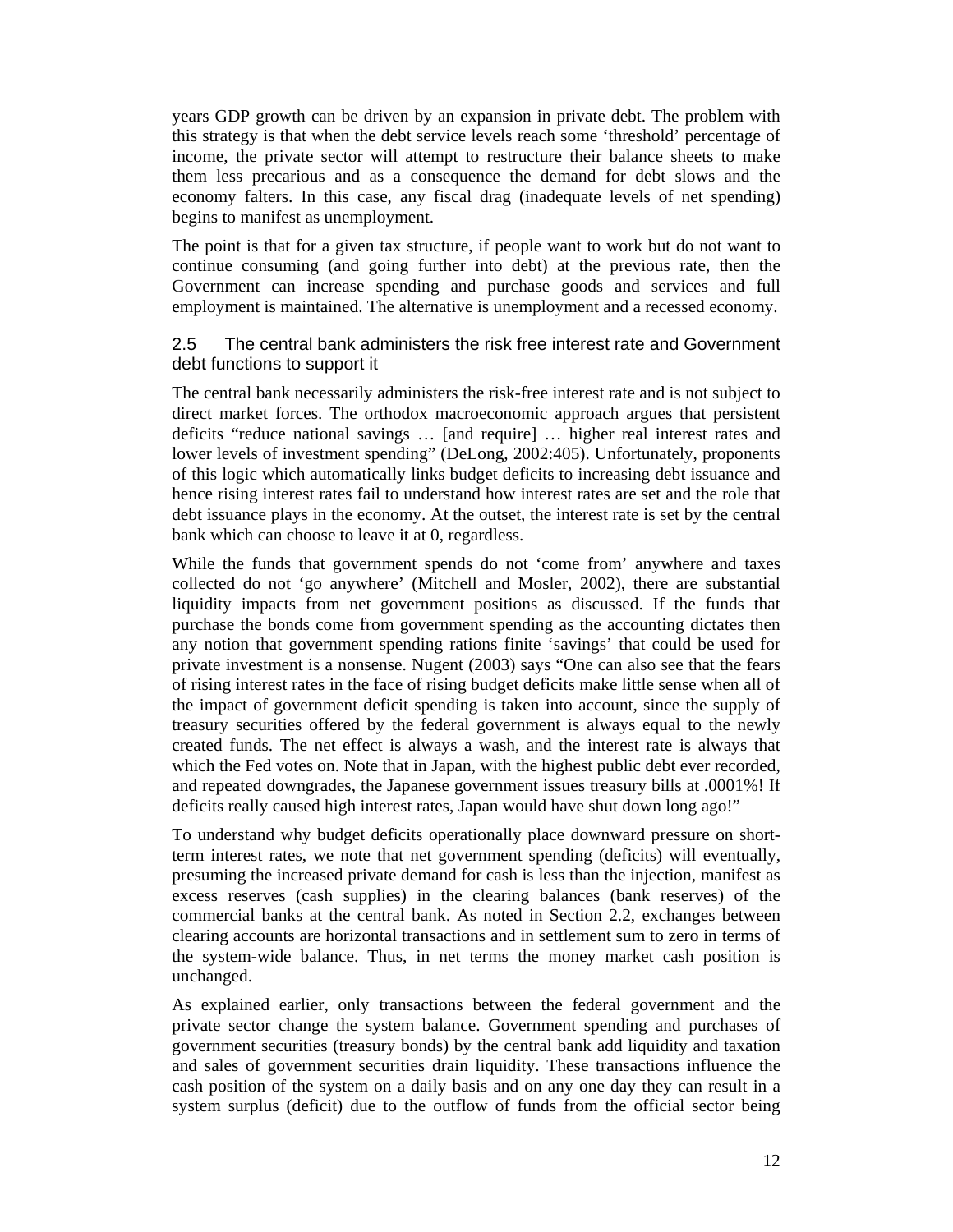above (below) the funds inflow to the official sector. The system cash position has crucial implications for central bank monetary policy, which targets the level of shortterm interest rates. The system balance is an important determinant of the use of open market operations (bond purchases and sales) by the central bank.

How the central bank manages the so-called 'spread', the difference between the rate that the central bank pays on reserve balances and the short-term interest rate (the 'operational target rate'), influences the range in which the short-term interest rate can fluctuate. Many countries (such as Canada, Australia) maintain a default return on surplus reserve account (for example, the Reserve Bank of Australia pays a default return equal to 25 basis points less than the overnight cash rate on surplus Exchange Settlement accounts). This effectively creates a 'corridor' within which the short-term interest rates can fluctuate with liquidity variability. Other countries like the US and Japan do not offer a return on reserves which means persistent excess liquidity will drive the short-term interest rate to zero (as in Japan) if the government does not sell bonds (or raise taxes).

What impact does a budget deficit have on the system-wide liquidity? Fiscal deficits result in system-wide surpluses, after spending and portfolio adjustment has occurred. The commercial banks will be faced with earning the lower default return on surplus reserve funds which will put downward pressure on the cash rate. If the central bank desires to maintain the current target cash rate then it must 'drain' this surplus liquidity by selling government debt.

This allows us to understand the role of government debt issuance. Government debt functions as interest rate support and not as a source of funds. Once we understand the actual process of government spending, described above, which recognises the fiscal policy influence on bank reserves, we can more fully appreciate the role debt-issuance plays. Once again, mainstream textbooks are totally misleading. Blanchard (1997: 429) cautions against what he erroneously calls debt monetisation and instead claims that "most of the time and in most countries, deficits are financed primarily through borrowing rather than through money creation." He says that borrowing is facilitated by issuing bonds. But a moment's reflection will reveal that this description has no application in a modern fiat currency economy.

Returning to the discussion about bank reserves and drawing on our earlier twoperson economy, in an accounting sense the 'money' that is used to buy bonds (that is regarded as 'financing government spending') is the same 'money' (in aggregate) that the government spent. Nugent (2003) says that "in other words, deficit spending creates the new funds to buy the newly issued securities." To use the language of central bankers, government securities function to 'offset operating factors that add reserves', the largest 'operating factor' being net spending by the Treasury. In this sense, the purchase (or sale) of bonds by (to) the non-government sector alter the distribution of the assets in the 'Tin Shed' shown in Figure 2.

Therefore, it is clear that government debt does not finance spending but rather serves to maintain reserves such that a particular cash rate can be defended by the central bank. What would happen if the government sold no securities? The 'penalty' for the government that doesn't pay interest on reserves would be a Japan-like zero interest rate, rather than the positive cash rate target. For the central bank running a default support rate, the 'penalty' would be that the interest rate would fall to its support rate. Importantly, any economic ramifications (like inflation or currency depreciation) would be due to the lower interest rate rather than any notion of monetisation..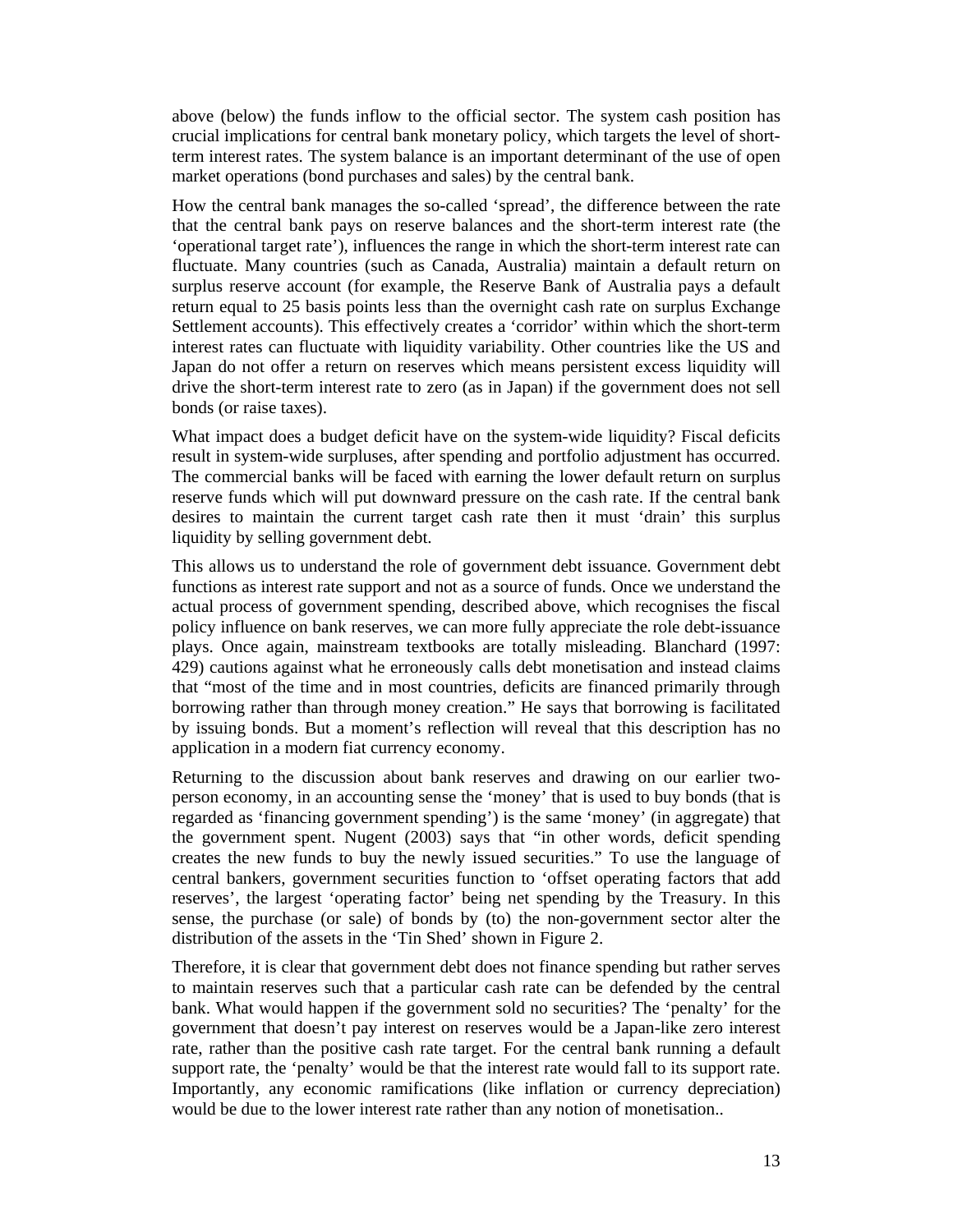Accordingly, the concept of 'debt monetisation' is a non sequitur. Once the cash rate target is set, the central bank should only trade government securities if liquidity changes are required to support this target. Given the central bank cannot really control the reserves then debt monetisation is strictly impossible. Imagine that the central bank traded government securities with the treasury, which then increased government spending. The excess reserves would force the central bank to sell the same amount of government securities to the private market or allow the cash rate to fall to the support level. This is not 'monetisation' but rather the central bank simply acting as 'broker' in the context of the logic of the interest rate setting monetary policy.

Ultimately, private agents may refuse to hold any more cash or bonds. With no debt issues, the interest rates will fall to the central bank support limit (which may be zero). It is then also clear that the private sector at the micro level can only dispense with unwanted cash balances in the absence of government paper by increasing their consumption levels. Given the current tax structure, this reduced desire to net save would generate a private expansion and reduce the deficit, eventually restoring the portfolio balance at higher private employment levels and lower the required budget deficit as long as savings desires remain low. Clearly, there would be no desire for the government to expand the economy beyond its real limit. Whether this generates inflation depends on the ability of the economy to expand real output to meet rising nominal demand. That is not compromised by the size of the budget deficit.

The fundamental principle established in this Section is:

- 1. The central bank sets the short-term interest rate based on its policy aspirations;
- 2. Government spending is independent of borrowing which the latter best thought of as coming after spending;
- 3. Budget deficits put downward pressure on interest rates contrary to the myths that appear in macroeconomic textbooks about 'crowding out';
- 4. The 'penalty for not borrowing' is that the interest rate will fall to the bottom of the 'corridor' prevailing in the country which may be zero if the central bank does not offer a return on reserves, For example Japan easily maintains a zero interest rate policy with record budget deficits simply by spending more than it borrows.
- 5. Government debt-issuance is a 'monetary policy' consideration rather than being intrinsic to 'fiscal policy', although in a modern monetary paradigm the distinctions between monetary and fiscal policy as traditionally defined are moot.
- 6. The traditional notion of 'debt monetisation' is not applicable (see also Section 2.2).
- 7. A budget surplus describes what the government 'had done' not what it 'has received'.

#### **3. The US social security privatisation debate**

In answer to the question 'Why does Social Security need reform?', the conservative US think tank, the Cato Institute (2005) says that "Social Security is going bankrupt. The federal government's largest spending program, accounting for nearly 22 percent of all federal spending, faces irresistible demographic and fiscal pressures that threaten the future retirement security of today's young workers. According to the 2003 report of the Social Security system's Board of Trustees, in 2018, just 14 years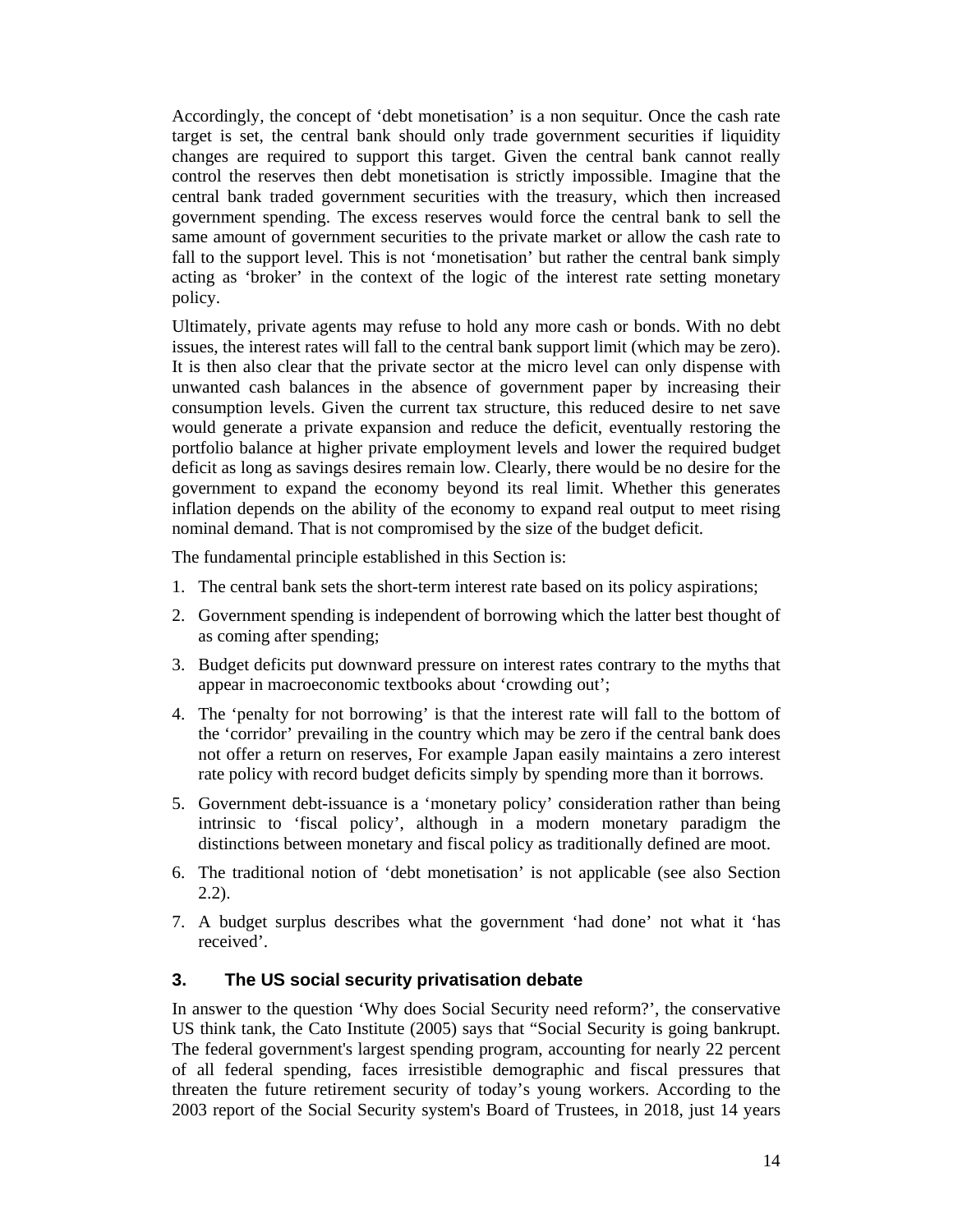from now, the Social Security system will begin to run a deficit. That is, it will begin to spend more on benefits than it brings in through taxes. Anyone who has ever run a business - or balanced a checkbook - understands that when you are spending more than you bring in, something has to give - you need to start either earning more money or spending less to keep things balanced. For Social Security, that means either higher taxes or lower benefits."

Other public commentators, opposed to government deficits also use the 'household' analogy to analyse government – the classic fallacy underpinning the GBC literature as noted in Section 2.2. In relation to the so-called 'unfunded obligations' on the US government for their social programs like Medicare, Social Security, Medicaid, federal employee pensions, Gokhale and Smetters (2003) wrote "To understand the problem, suppose your 18-year-old kid moved out of your house last month and got a job to cover his rent. He made \$2,000 in the month and paid \$1,000 in rent. Food and utilities cost another \$800. On a cash flow basis, everything appears great. He has \$200 left over to put into the bank. But your opinion of his financial position would change if you also discovered that he had built up another \$500 in credit card charges during his first month and that he planned on doing so every month into the future. You would wisely inform him that he was actually \$300 in the red and that he should quickly change his spending habits … Unfortunately, the budgeting by the U.S. federal government does not take into account the growing 'credit card' debt that is being created by the nation's large entitlement programmes."

The fallacy in reasoning is simple for a person well-trained in modern macroeconomics to pick. The '18 year old kid' is a user of the currency whereas the US federal government is the issuer of the currency. This difference is crucial because the issuer has a totally different set of long-term options open to them than the user, who has to obey their budget constraint. The issuer has no financial constraint on their spending. This sort of fallacy pervades the social security debate in the US.

The US President's plan is to privatise social security in the US by creating individual retirement accounts. The plan, announced in the State of the Union speech, will mean that a portion of the payroll tax contributions paid by workers and firms which currently notionally form the 'fund' that purchases the bonds for the trust fund will now be used to finance the individual investment accounts. Then each worker will choose how they will invest these funds across a variety of investment options each of which will vary in risk and return. The claim is that these funds will eliminate the 'fiscal burden' of providing pensions for retirees and ensure the system does not become 'bankrupt'.

The critics of the plan are often equally misguided. They argue 'as if' social security can become bankrupt. In this light they vigorously work out ways it can raise more revenue or reduce outlays. They deny the existence of an 'immediate crisis', pointing out that the security trust fund has an accumulated reserve of \$1.5 trillion which is held in the form of government bonds. They say that any (alleged) long-run financial gaps are less than the planned (cumulative) tax cuts proposed by the current regime. They indicate that taxes could slowly rise to 'finance' any short-falls. Finally, (as a broad representation of the criticisms), they claim that indexing against price deflation could replace the current linking of pensions to real wage increases to make it 'more affordable'.

Notable 'progressive economists' even fall foul in relation to the alleged bankruptcy issue, Baker (2004) says "One such claim that gets frequently repeated is that the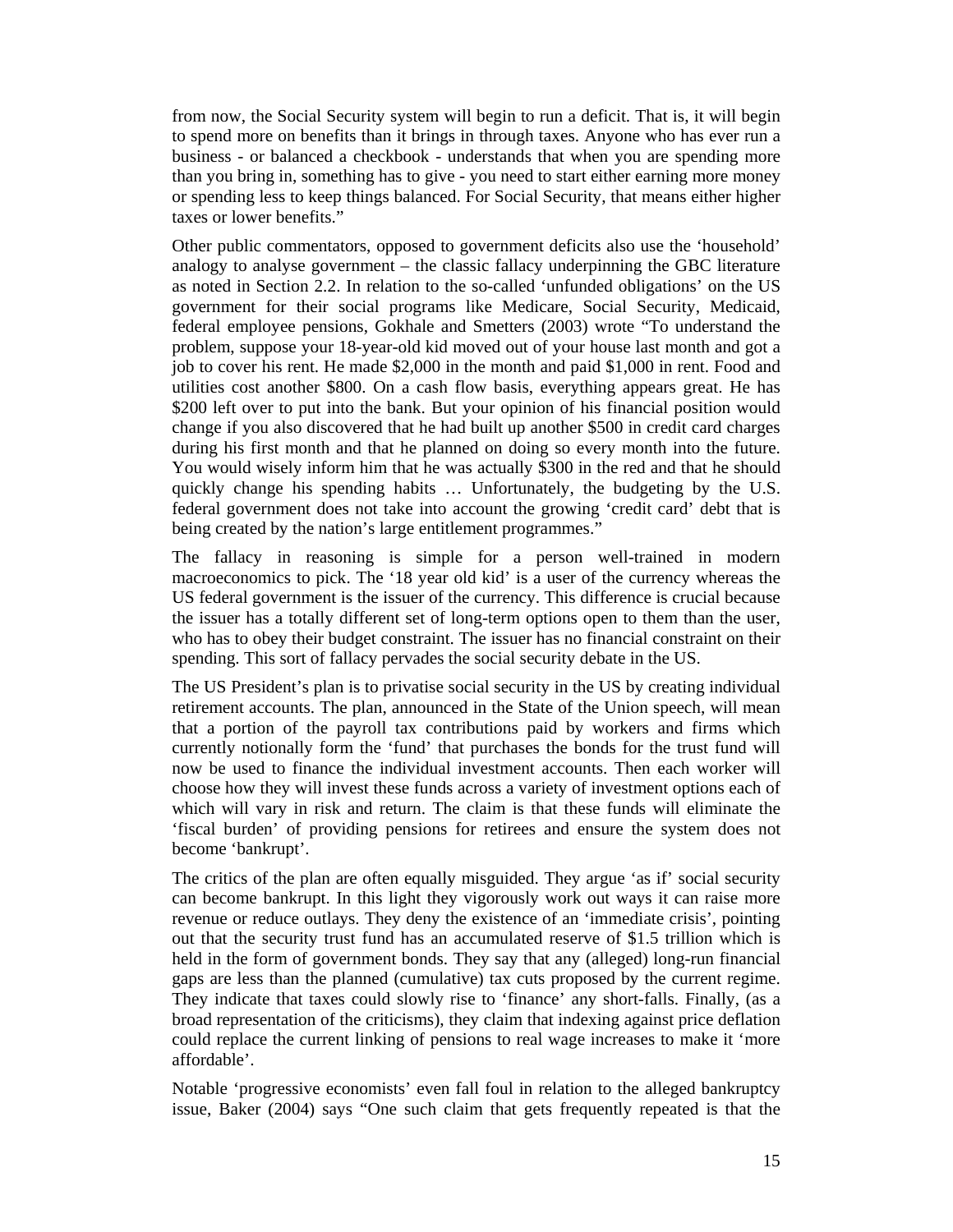Social Security trust fund has been 'raided', 'spent', or is just worthless pieces of paper. In fact, the Social Security trust fund holds almost \$2 trillion of government bonds. Under the law, the government must repay these bonds to Social Security from general revenue - this means it will be repaid primarily from progressive personal and corporate income taxes, because workers have already paid for their Social Security benefits. In other words, the government is obligated to tax wealthy people like Donald Trump and Peter Peterson (the founder of the Concord Coalition) to pay for the Social Security benefits that the rest of us have already earned ... The Social Security system lent money to the government to buy these bonds. (This is by design the trust fund was built up to help pay for the retirement of the baby boomers). The fact that the government spent the money is meaningless - just as it is meaningless if the government spends the money it borrows by issuing any other bond. The government is still legally obligated to repay the bond. In short, the people who say 'there is no trust fund' are misleading the public. There is a trust fund with \$2 trillion (growing at the rate of \$200 billion a year) unless we let Congress eliminate it."

All these claims are erroneous and provide no basis for arguing against the privatisation at its root cause - the fallacy that there is a government budget constraint. As we have seen in Section 2, net government spending underpins the ability of the private sector to pay taxes and to save. The vital point is that the government will always be able to spend the required fiat to provide social security payments for its elderly population. The only 'costs' of keeping old people alive are the 'real resources' they consume. Whether the spending required to purchase these resources comes from private or public means is of no particular import to deciding whether a nation can 'afford' these real resources. If they are available, then public spending can always purchase them without any consideration of 'raising revenue'. If government finance were correctly understood, at best the financial argument would concern the possible 'inflation' outcome of today's fiscal structure, instead of arguing insolvency. For example, the administration might argue about the future level of 'inflation'. The fact that no one has even begun such calculations is further evidence of a total failure to grasp the actual issue.

So what is the real issue? The debate about whether social security should be private or publicly-provided is not an economic one. It is am outcome of political choice. We can easily provide a public scheme without it ever becoming bankrupt. The concept of bankruptcy has no application to a government which is the monopoly provider of the fiat currency. As the demands of the aged for health care and whatever increases it becomes a political choice mediated through the electoral process as to how far public spending accommodates these demands. It requires that we convert primary schools into aged care facilities and similar demographically motivated shifts in the emphasis of public spending as our population ages. We might decide as a nation not to do this. We might decide that we will not provide satisfactory public services for the aged members of our population. But there will never be a financial (government budget) reason for not doing this - only the political choice.

#### **4. The intergenerational myth in Australia**

The proposed privatisation of the US social security system is just another example of how the economic debate operates in the wrong paradigm - that of a government budget constraint. It shares the same erroneous analysis that impoverishes the Australian government's claims about the *intergenerational debate* and the need to run 'budget surpluses now' to 'save for the future'. The Intergenerational Report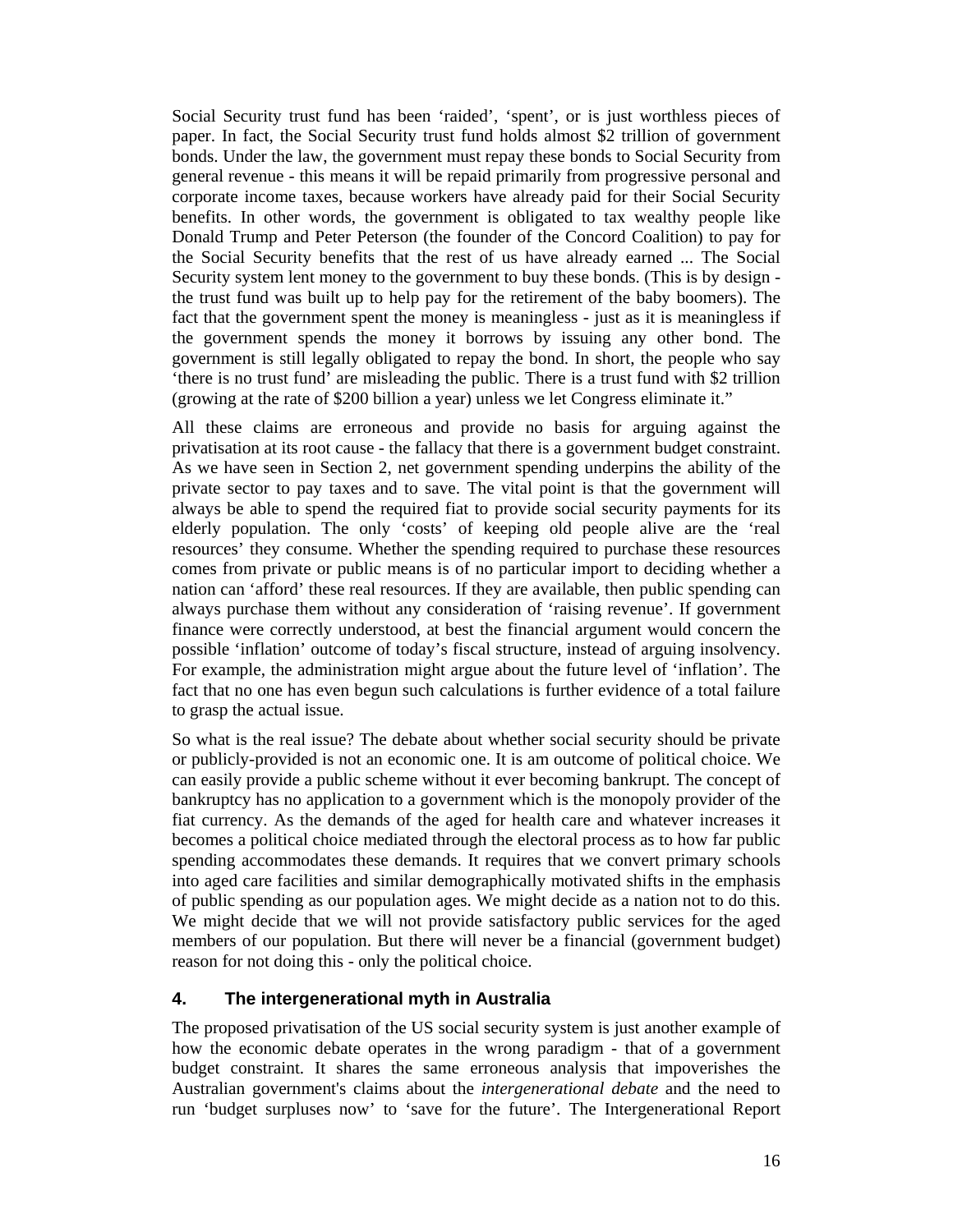(IGR) (2002: 1) begins by saying that "Commonwealth government finances are … [presently] … strong."

From Section 2 it is clear that Federal finances can be neither strong nor weak but in fact merely reflect a "scorekeeping" role. We have learnt that when Government boasts that a \$7.2 billion surplus in 2002-03, this is tantamount to saying that nongovernment \$A financial asset savings recorded a decline of \$7.2 billion over the same period. Thus the IGR (2002: 1) claim that the "The Commonwealth Budget recorded an accumulated cash surplus of \$23.7 billion from 1997-98 to 2000-01" is equivalent to saying that non-government \$A financial asset savings declined by \$23.7 billion over the same period.

Equally, the IRG (2002: 1) claim that "During this period, Commonwealth government net debt, already one of the lowest among the industrialised economies, has fallen from \$82.9 billion to \$39.3 billion" is equivalent to saying that nongovernment holdings of government debt fell by the same amount over this period. In other words, private sector wealth was destroyed in order to generate the funds withdrawal that is accounted for as the surplus.

The IRG (2002: 1) claims this accounting record is achieved through "sound fiscal management … [and] … has provided the platform for vigorous, low inflationary growth … generating jobs and higher incomes for Australians." Once we appreciate the equivalents noted above we would conclude that this draining of financial equity introduces a deflationary bias that has slowed output and employment growth (keeping unemployment at unnecessarily high levels) and has forced the nongovernment sector into relying on increasing debt to sustain consumption.

These insights help us understand the errors in the logic underpinning the IGR and the issue in general. Financial commentators often suggest that budget surpluses in some way are equivalent to accumulation funds that a private citizen might enjoy. The resonance with the US debate in relation to their Social Security Trust Fund is manifest (Eisner, 1998; Penner *et al*, 1999; Bell and Wray, 2000). Our conclusions concerning the IGF proposal mirror the arguments raised against the logic used in the US context. This idea that accumulated surpluses allegedly 'stored away' will help government deal with increased public expenditure demands that may accompany the ageing population lies at the heart of the IGR misconception. While it is moot that an ageing population will place disproportionate pressures on government expenditure in the future (Kinnaird, 2002), we would argue that the concept of pressure is inapplicable because it assumes a financial constraint. We have already shown this assumption is erroneous.

The IGR (2002: 1) considers that "taxpayers' funds" will be squeezed. But the notion that taxpayers fund 'anything' is erroneous. As we have seen, taxes are paid by debiting accounts of the member commercial banks accounts whereas spending occurs by crediting the same. The notion that 'debited funds' have some further use is not applicable. When taxes are levied the revenue does not go anywhere. The flow of funds is accounted for, but accounting for a surplus that is merely a discretionary net contraction of private liquidity by government does not change the capacity of government to inject future liquidity at any time it chooses (Mitchell and Mosler, 2002).

The standard GBC intertemporal analysis that deficits lead to future tax burdens is also problematic. The IGR (2002: 1) falls into this error claiming that "if policies are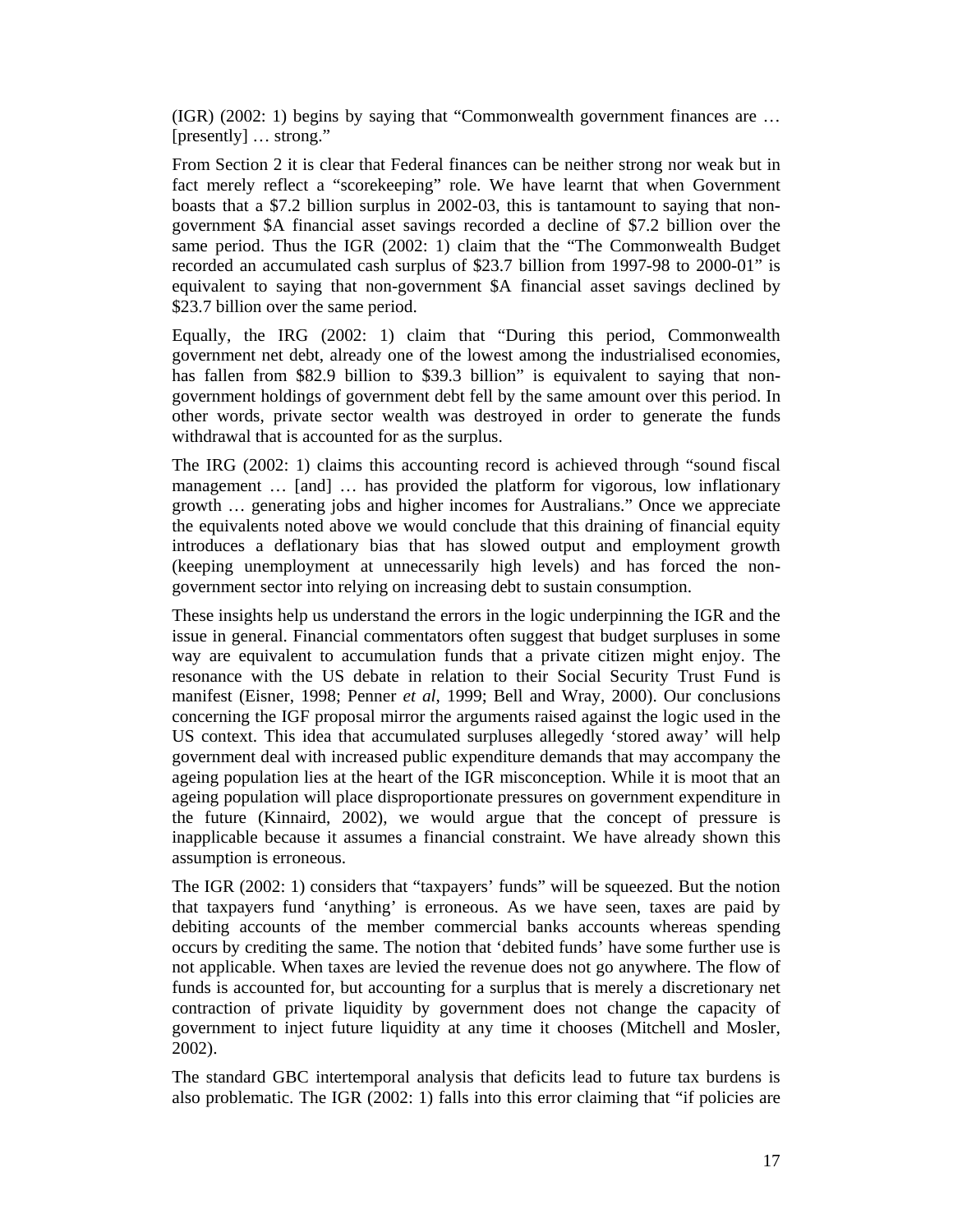not adjusted, the current generation of taxpayers is likely to impose a higher tax burden on the next generation." The problem is that the GBC is not a 'bridge' that spans the generations in some restrictive manner. Each generation is free to select the tax burden it endures. Taxing and spending transfers real resources from the private to the public domain. Each generation is free to select how much they want to transfer via political decisions mediated through political processes. For example, if the world builds 100 million cars in 2040 will it have to send them back in time to 'pay off' the debt? Of-course not, those cars will be driven then, presumably by the living.

When we argue that there is no financial constraint on federal government spending we are not, as if often erroneously claimed, saying that government should therefore not be concerned with the size of its deficit. We are not advocating unlimited deficits. Rather, the size of the deficit (surplus) will be market-determined by the desired net saving of the non-government sector. This may not coincide with full employment and so it is the responsibility of the government to ensure that its taxation/spending are at the right level to ensure that this equality occurs at full employment. Accordingly, if the goals of the economy are full employment with price level stability then the task is to "ensure that government spending is at just the right level so that neither inflationary nor deflationary forces are induced" (Wray, 1998: ix).

This insight puts the idea of sustainability of government finances into a different light. The IGR (2002: 1) logic is that forward planning is necessary "to ensure that governments will be well placed to meet emerging policy challenges in a timely and effective manner." What we know is that if the Federal government continues to run budget surpluses to keep Commonwealth debt low then it will ensure that further deterioration in non-government savings will occur until aggregate demand decreases sufficiently to slow the economy down and raise the output gap.

We agree that the goal should be to maintain an "efficient and effective medical health system" (IGR, 2002: 1). Clearly the real health care system matters by which we mean the resources that are employed to deliver the health care services and the research that is done by universities and elsewhere to improve our future health prospects. So real facilities and real know how define the essence of an effective health care system.

Clearly maximising employment and output in each period is a necessary condition for long-term growth. The emphasis in the IGR (2002: 2) on "encouraging mature age participation in the labour force" is clearly desirable and contrary to current government policy which reduces job opportunities for older male workers (Mitchell and Carlson, 2001). We can agree that anything that has a positive impact on the dependency ratio is desirable and the best thing for that is ensuring that there is a job available for all those who desire to work.

But this is about political choices rather than government finances. To summarise our argument, the ability of government to provide necessary goods and services to the non-government sector, in particular, those goods that the private sector may underprovide is independent of government finance. Any attempt to link the two via fiscal policy 'discipline', will not increase per capita GDP growth in the longer term. The reality is that fiscal drag that accompanies such 'discipline' reduces growth in aggregate demand and private disposable incomes, which can be measured by the foregone output that results. Clearly fiscal discipline "helps maintain low inflation" (IGR, 2002: 2) because it acts as a deflationary force relying on sustained excess capacity and unemployment to keep prices under control. Fiscal discipline is also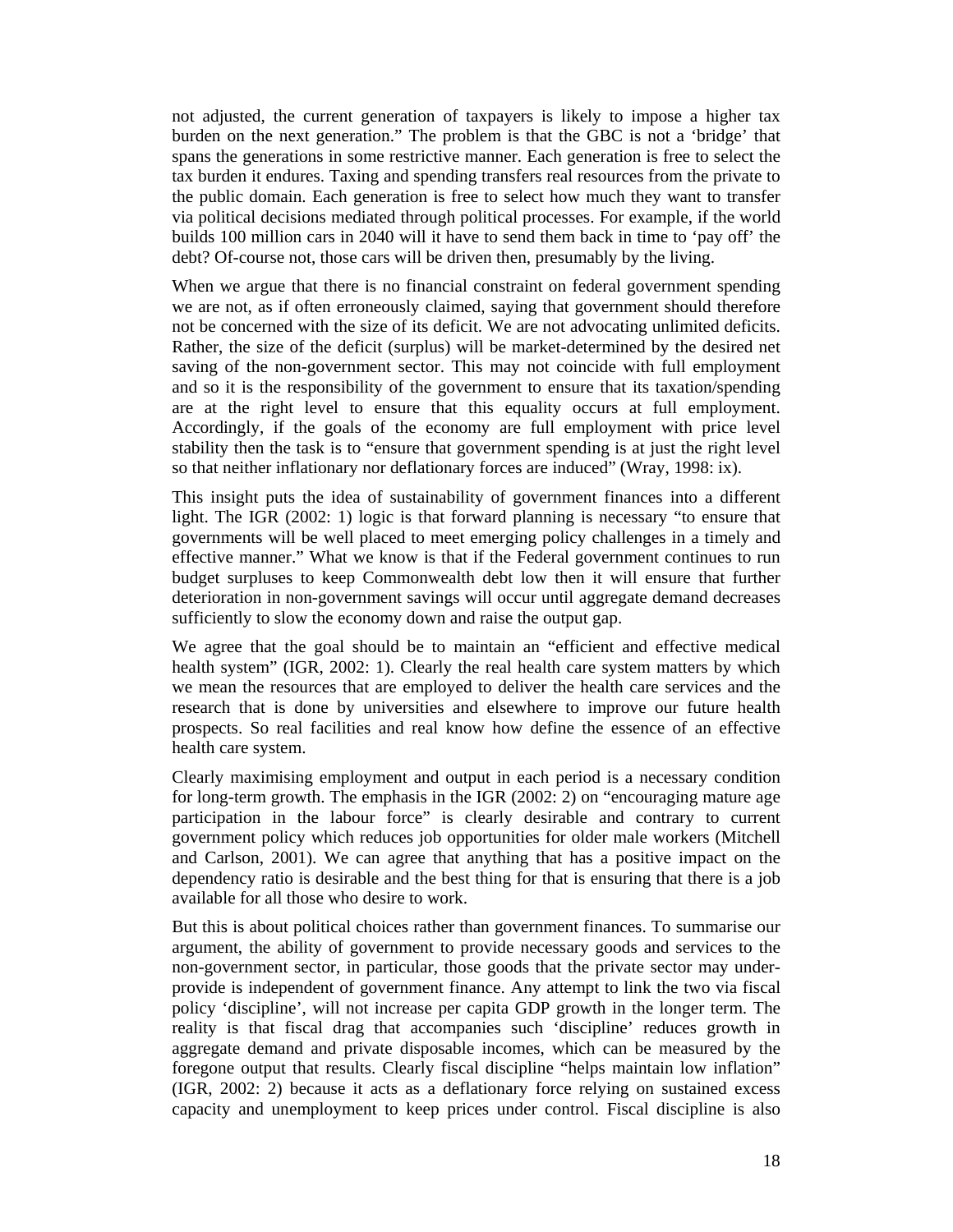claimed to increase national savings. But this is a construct of economic consequence only under fixed exchange rate regimes and is not applicable to floating exchange rate regimes. Further we have shown in Section 2 that budget surpluses are dollar-fordollar reductions in non-government savings, the latter being the relevant measure of how well the private sector can provide for themselves in the future..

# **4. Conclusion – the solution is full employment**

This paper has made three major points. First, the idea that it is necessary for the Federal government to stockpile financial resources to ensure it can provide services required for an ageing population in the years to come has no application. It is not only invalid to construct the problem as one being the subject of a financial constraint but even if such a stockpile was successfully stored away in a vault somewhere there would be still no guarantee that there would be available real resources in the future (see Foster, 1981, Wray, 1999). Discussions about 'war chests' completely misunderstand the options available to the Federal government in a fiat currency economy. Second, the best thing to do now is to maximise incomes in the economy by ensuring there is full employment. This requires a vastly different approach to fiscal and monetary policy than is currently being practised. Third, if there are sufficient real resources available in the future then their distribution between competing needs will become a political decision which economists have little to add.

Long-run economic growth that is also environmentally sustainable will be the single most important determinant of sustaining real goods and services for the population in the future. Principal determinants of long-term growth include the quality and quantity of capital (which increases productivity and allows for higher incomes to be paid) that workers operate with. Strong investment underpins capital formation and depends on the amount of real GDP that is privately saved and ploughed back into infrastructure and capital equipment. Public investment is very significant in establishing complementary infrastructure upon with private investment can deliver returns. A policy environment that stimulates high levels of real capital formation in both the public and private sectors will engender strong economic growth.

# 4.1 A final irony

A current mainstream belief is that for all practical purposes there is no real investment that can be made today that will remain useful 50 years from now apart from education, in the hope that when the time comes we will best be able to deal with whatever real problems arise. Unfortunately, they choose to address the problems of the distant future as monetary problems, and conclude that we need 'austerity' today to prepare us for the future. And, both ironically, and as evidence of the lack of understanding of the real problems we could be addressing, public education is universally one of the first expenditures that are reduced.

# **References**

Baker, D. (2004) 'Cutting our benefits', *In the Times*, December 6, available at http://www.inthesetimes.com/site/main/article/1738/.

Bell, S. (2000) 'Do Taxes and Bonds Finance Government Spending?', J*ournal of Economic Issues*, 34, 603-620.